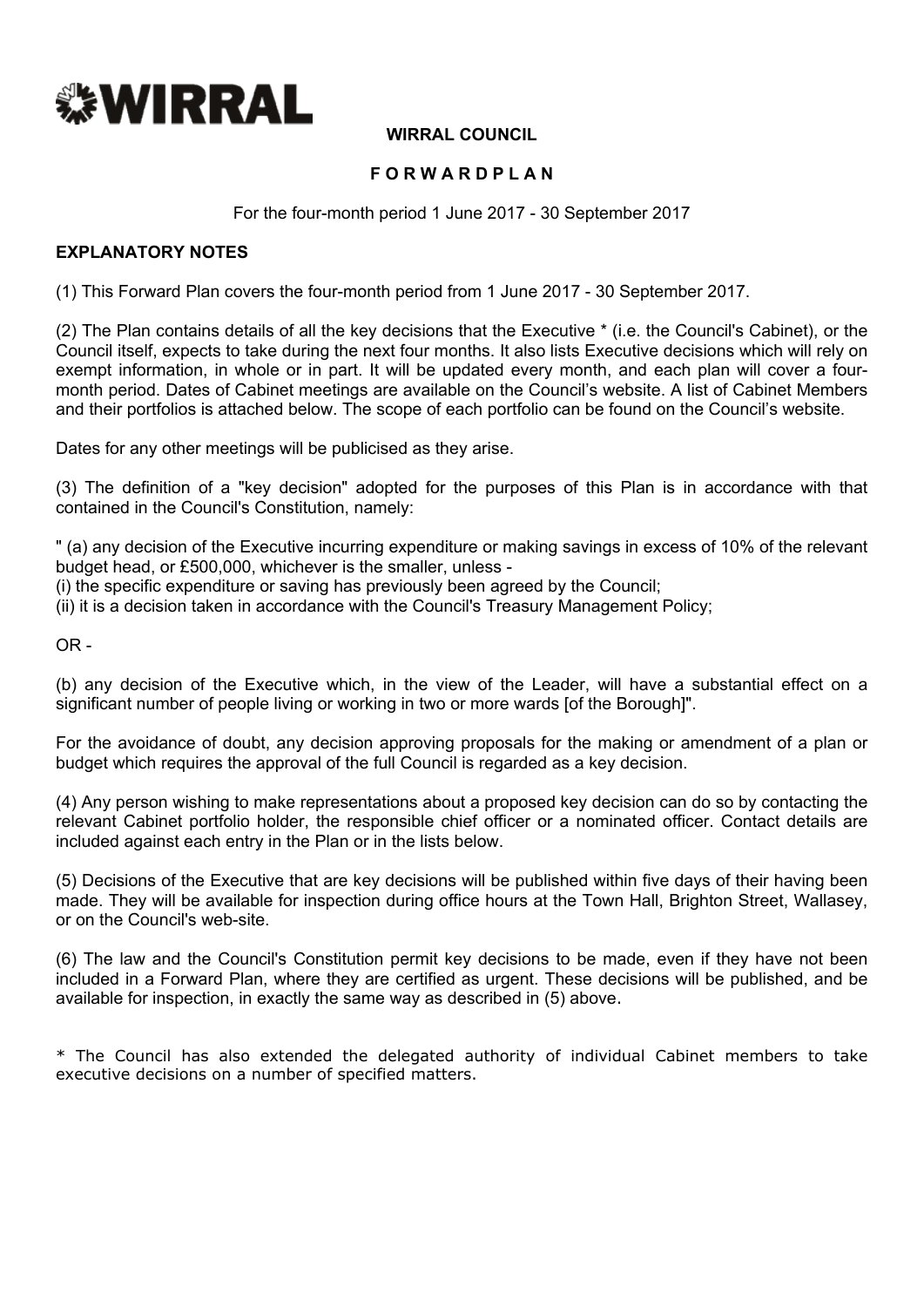# **CABINET MEMBERS AND THEIR PORTFOLIOS**

The Cabinet Portfolios and Portfolio holders for 2016/17 are currently as follows:

- Councillor Phil Davies Leader of the Council
- Councillor George Davies Deputy Leader of the Council,
- Councillor Chris Jones Adult Social Care
- 
- Councillor Bernie Mooney **Environment**
- 
- 
- Councillor Stuart Whittingham Highways and Infrastructure
- Councillor Janette Williamson Public Health
- - Strategic Economic Development, Finance and **Devolution**
	-
	- Housing and Community Safety
	-
- Councillor Ann McLachlan Transformation, Leisure and Culture
	-
- Councillor Matthew Patrick Community Engagement and Communications
- Councillor Tony Smith Children and Family Services
	-
	-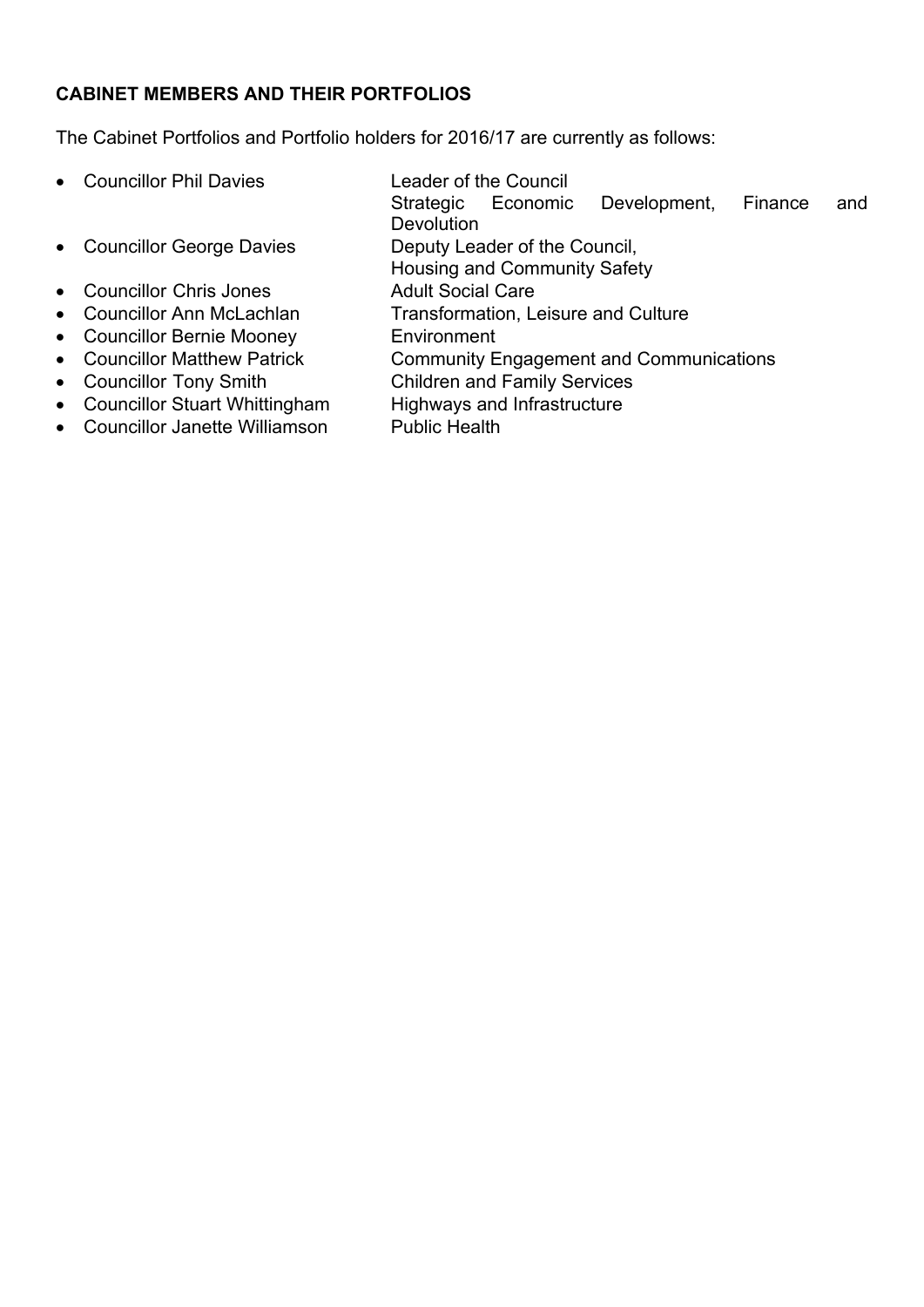# **WIRRAL COUNCIL – CHIEF OFFICERS**

#### *CHIEF EXECUTIVE*

Eric Robinson Town Hall, Brighton Street, Wallasey, Wirral CH44 8ED Tel: (switchboard) 606 2000; (direct) 0151-691 8589 [ericrobinson@wirral.gov.uk](mailto:ericrobinson@wirral.gov.uk)

#### *EXECUTIVE DIRECTOR FOR STRATEGY*

Clare Fish Town Hall, Brighton Street, Wallasey, Wirral CH44 8ED Tel: (switchboard) 606 2000; (direct) 0151-691 8306 [clarefish@wirral.gov.uk](mailto:clarefish@wirral.gov.uk)

#### *MANAGING DIRECTOR FOR DELIVERY*

Joe Blott Town Hall, Brighton Street, Wallasey, Wirral CH44 8ED Tel: (switchboard) 606 2000; (direct) 691 8001 [joeblott@wirral.gov.uk](mailto:joeblott@wirral.gov.uk)

#### *DIRECTOR FOR BUSINESS SERVICES (ASSISTANT CHIEF EXECUTIVE)*

David Armstrong Hamilton Building, Conway Street, Birkenhead, Wirral CH41 4FD Tel: (switchboard) 606 2000; (direct) 666 4300 [davidarmstrong@wirral.gov.uk](mailto:davidarmstrong@wirral.gov.uk)

#### *DIRECTOR FOR HEALTH AND CARE*

Graham Hodkinson Social Services Headquarters, PO Box 351, Birkenhead, Wirral CH25 9EF Tel: (switchboard) 606 2000; (direct) 666 3650 [grahamhodkinson@wirral.gov.uk](mailto:grahamhodkinson@wirral.gov.uk)

#### *DIRECTOR FOR CHILDREN*

Julia Hassall Hamilton Building, Conway Street, Birkenhead, Wirral CH41 4FD Tel: (switchboard) 606 2000; (direct) 666 4288 [juliahassall@wirral.gov.uk](mailto:juliahassall@wirral.gov.uk)

#### *DIRECTOR FOR HEALTH AND WELLBEING*

Fiona Johnstone Town Hall, Brighton Street, Wallasey, Wirral CH44 8ED Tel: (switchboard) 606 2000; (direct) 691 8210 [fionajohnstone@wirral.gov.uk](mailto:fiona.johnstone@wirral.nhs.uk)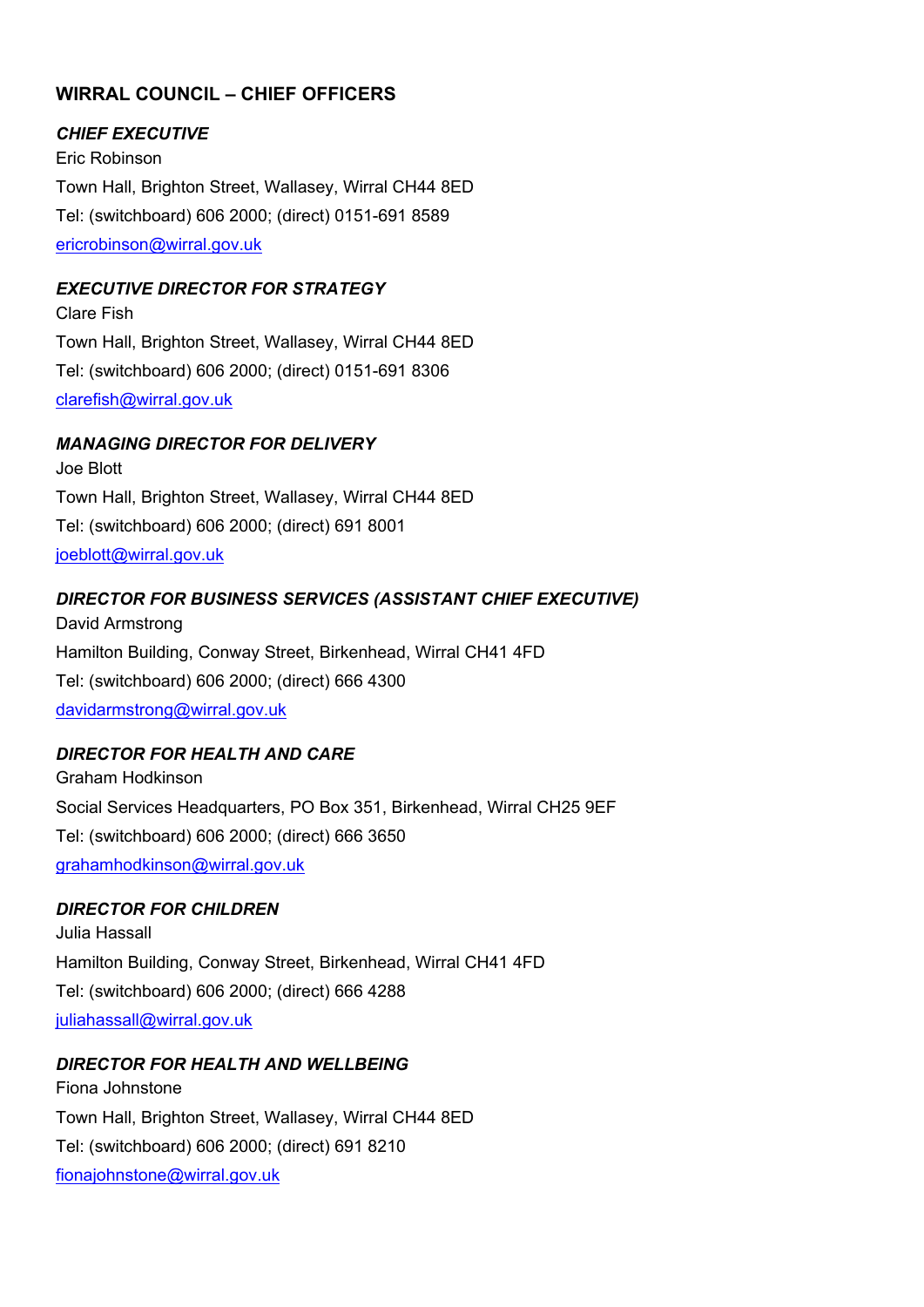### *ASSISTANT DIRECTOR: FINANCE*

Tom Sault PO Box No 2, Treasury Building, Cleveland Street, Birkenhead, Wirral CH41 6BU Tel: (switchboard) 606 2000; (direct) 666 3407 [tomsault@wirral.gov.uk](mailto:viviennequayle@wirral.gov.uk)

### *STRATEGIC COMMISSIONER FOR ENVIRONMENT*

Mark Smith Town Hall, Brighton Street, Wallasey, Wirral CH44 8ED Tel: (switchboard) 606 2000; (direct) 606 2103 [marksmith@wirral.gov.uk](mailto:marksmith@wirral.gov.uk)

### *STRATEGIC COMMISSIONER FOR GROWTH*

Alan Evans Town Hall, Brighton Street, Wallasey, Wirral CH44 8ED Tel: (switchboard) 606 2000; (direct) 691 8426 [alanevans@wirral.gov.uk](mailto:alanevans@wirral.gov.uk)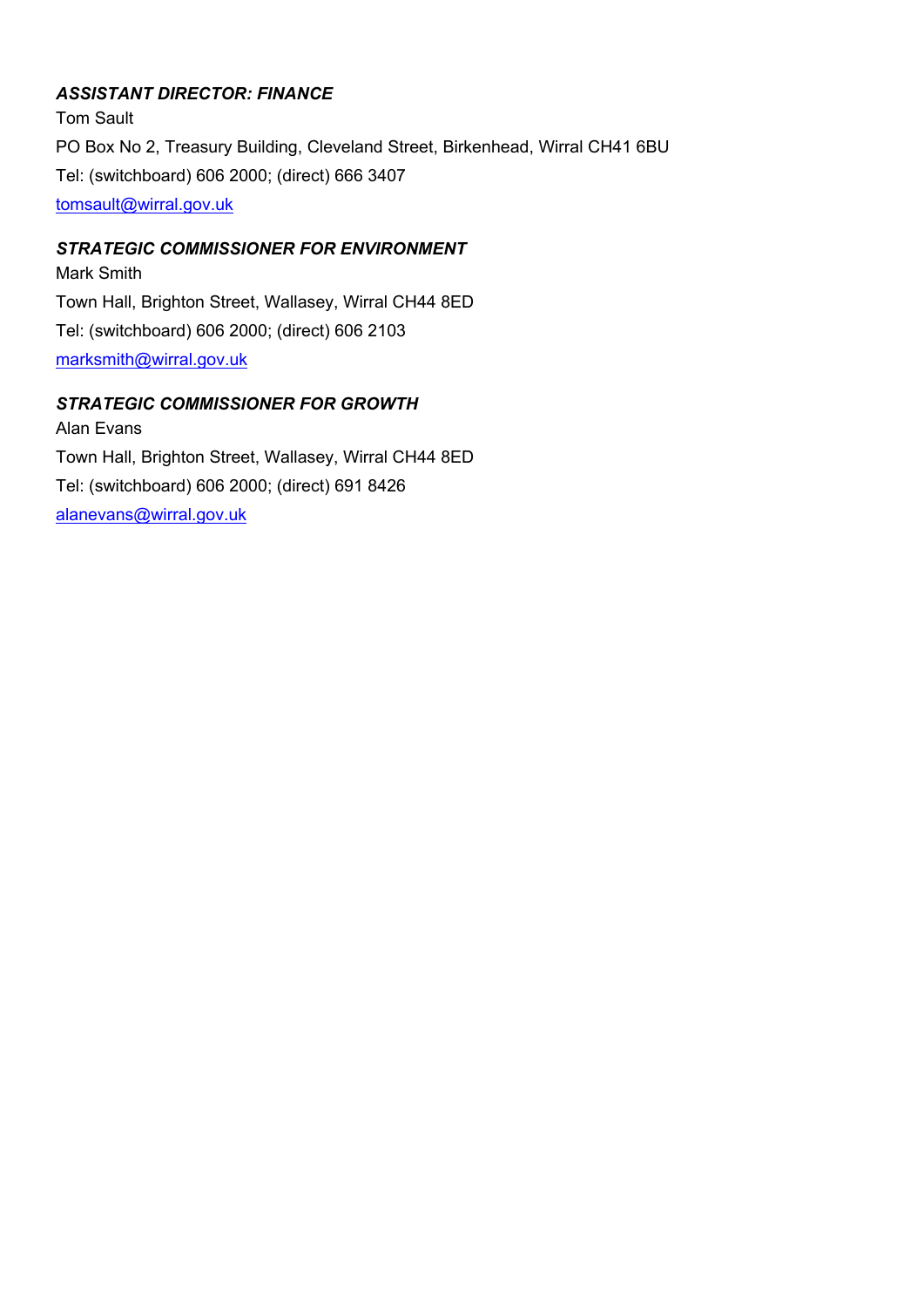## **WIRRAL COUNCIL**

### **F O R W A R D P L A N**

## For the four-month period 1 June 2017 - 30 September 2017

| <b>Proposed decision</b>                                     | <b>Description</b>                                                                                                                                                         | <b>Decision</b><br><b>Taker</b>                                                                             | <b>Expected date of</b><br>decision        | <b>Details of</b><br>exempt<br>information                                                                                                                                                                                                          | How to make<br>representations to the<br>decision Taker                                                                                                                                                                                                | <b>Documents to</b><br>be considered<br>by the Decision<br><b>Taker</b> |
|--------------------------------------------------------------|----------------------------------------------------------------------------------------------------------------------------------------------------------------------------|-------------------------------------------------------------------------------------------------------------|--------------------------------------------|-----------------------------------------------------------------------------------------------------------------------------------------------------------------------------------------------------------------------------------------------------|--------------------------------------------------------------------------------------------------------------------------------------------------------------------------------------------------------------------------------------------------------|-------------------------------------------------------------------------|
| Application for<br><b>Financial Assistance</b><br><b>Key</b> | From time to time<br>the Council is<br>asked to provide<br>financial assistance<br>to companies to<br>create or safeguard<br>employment<br>opportunities.                  | Leader of the<br>Council -<br>Strategic<br>Economic<br>Development<br>Finance and<br>Devolution             | Between June<br>2017 and<br>September 2017 | <b>Exempt</b><br>Due to<br>commercially<br>sensitive<br>information<br>3<br><b>Information</b><br>relating to the<br>financial or<br>business affairs<br>of any particular<br>person<br>(including the<br>authority<br>holding that<br>information) | Leader of the Council -<br><b>Strategic Economic</b><br>Development, Finance<br>and Devolution<br>(Councillor Phil Davies)<br>phildavies@wirral.gov.uk<br><b>Strategic Commissioner</b><br>for Growth<br>alanevans@wirral.gov.uk<br>Tel: 0151 691 8426 |                                                                         |
| <b>Business Support</b><br><b>Key</b>                        | <b>Wirral Business</b><br>Support – strategic<br>business support<br>and partnership<br>issues including<br>support to SMEs<br>and the<br>development of<br>new approaches | Cabinet.<br>Leader of the<br>Council -<br>Strategic<br>Economic<br>Development<br>Finance and<br>Devolution | Between June<br>2017 and<br>September 2017 | <b>Exempt</b><br>Due to<br>commercially<br>sensitive<br>information<br>3<br><b>Information</b><br>relating to the<br>financial or<br>business affairs                                                                                               | Leader of the Council -<br><b>Strategic Economic</b><br>Development, Finance<br>and Devolution<br>(Councillor Phil Davies)<br>phildavies@wirral.gov.uk<br><b>Strategic Commissioner</b><br>for Growth<br>alanevans@wirral.gov.uk                       |                                                                         |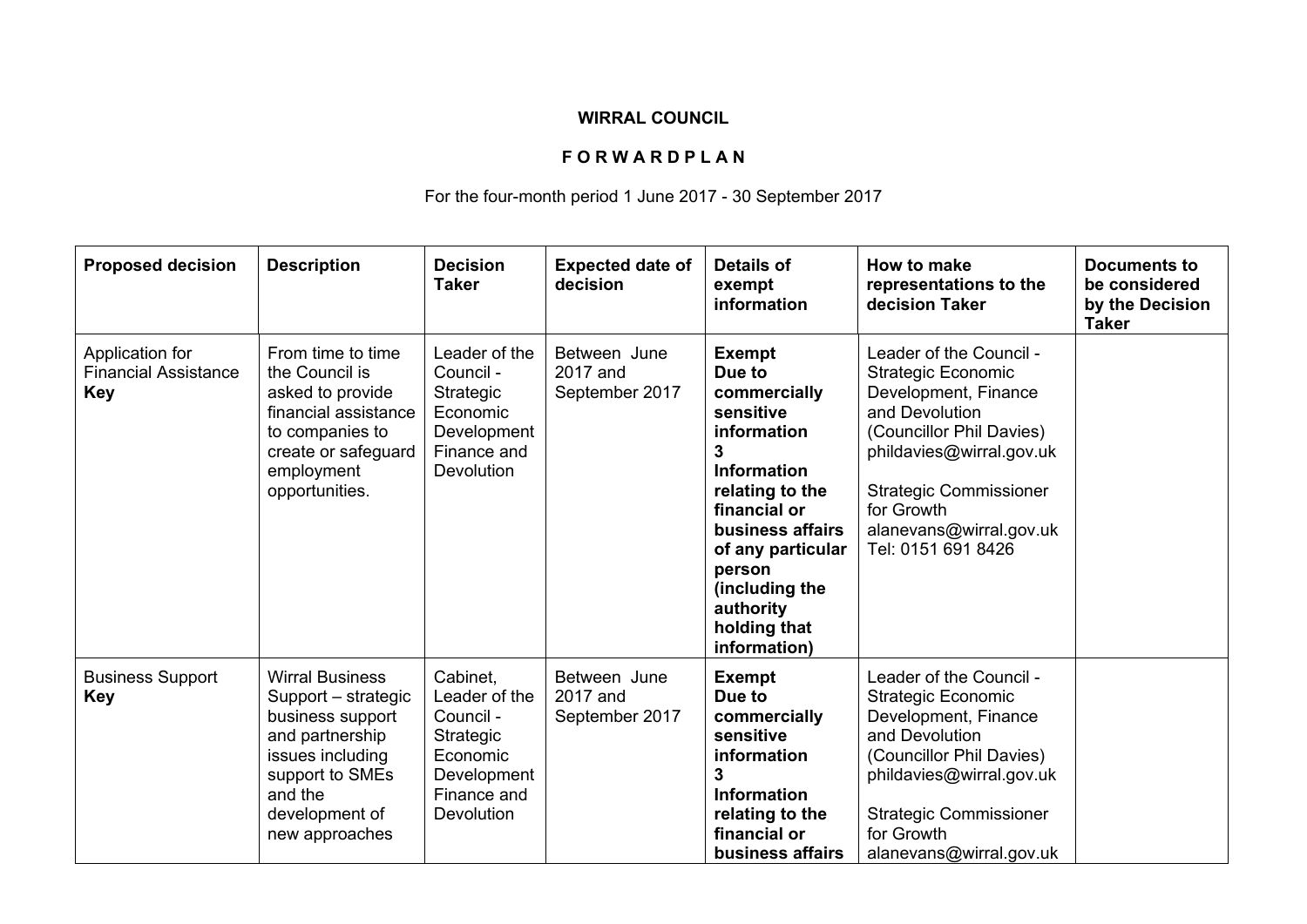| <b>Proposed decision</b>                                              | <b>Description</b>                                                                                                                                                                                                                                   | <b>Decision</b><br><b>Taker</b>                                                                             | <b>Expected date of</b><br>decision        | <b>Details of</b><br>exempt<br>information                                                                                                                                                                                                              | How to make<br>representations to the<br>decision Taker                                                                                                                                                                                                | <b>Documents to</b><br>be considered<br>by the Decision<br><b>Taker</b> |
|-----------------------------------------------------------------------|------------------------------------------------------------------------------------------------------------------------------------------------------------------------------------------------------------------------------------------------------|-------------------------------------------------------------------------------------------------------------|--------------------------------------------|---------------------------------------------------------------------------------------------------------------------------------------------------------------------------------------------------------------------------------------------------------|--------------------------------------------------------------------------------------------------------------------------------------------------------------------------------------------------------------------------------------------------------|-------------------------------------------------------------------------|
|                                                                       |                                                                                                                                                                                                                                                      |                                                                                                             |                                            | of any particular<br>person<br>(including the<br>authority<br>holding that<br>information)                                                                                                                                                              | Tel: 0151 691 8426                                                                                                                                                                                                                                     |                                                                         |
| Application for<br><b>National Non</b><br><b>Domestic Rate Relief</b> | From time to time<br>an organisation or<br>body that may<br>qualify for<br>Discretionary<br>Rates Relief to<br>reduce their liability<br>for paying Rates<br>will apply to the<br>Council for such<br>support which<br>requires a formal<br>decision | Cabinet,<br>Leader of the<br>Council -<br>Strategic<br>Economic<br>Development<br>Finance and<br>Devolution | Between June<br>2017 and<br>September 2017 | <b>Exempt</b><br>Due to<br>commercially<br>sensitive<br>information<br>$\mathbf{3}$<br>Information<br>relating to the<br>financial or<br>business affairs<br>of any particular<br>person<br>(including the<br>authority<br>holding that<br>information) | Leader of the Council -<br><b>Strategic Economic</b><br>Development, Finance<br>and Devolution<br>(Councillor Phil Davies)<br>phildavies@wirral.gov.uk<br>Managing Director for<br>Delivery<br>joeblott@wirral.gov.uk<br>Tel: 0151 691 8001            |                                                                         |
| <b>Enterprise Zone</b><br><b>Key</b>                                  | Decisions required<br>on the<br>implementation<br>stages of the<br><b>Mersey Waters</b><br><b>Enterprise Zone</b>                                                                                                                                    | Leader of the<br>Council -<br>Strategic<br>Economic<br>Development<br>Finance and<br>Devolution,<br>Cabinet | Between June<br>2017 and<br>September 2017 | <b>Exempt</b><br>Due to<br>commercially<br>sensitive<br>information<br>3<br><b>Information</b><br>relating to the<br>financial or<br>business affairs<br>of any particular                                                                              | Leader of the Council -<br><b>Strategic Economic</b><br>Development, Finance<br>and Devolution<br>(Councillor Phil Davies)<br>phildavies@wirral.gov.uk<br><b>Strategic Commissioner</b><br>for Growth<br>alanevans@wirral.gov.uk<br>Tel: 0151 691 8426 |                                                                         |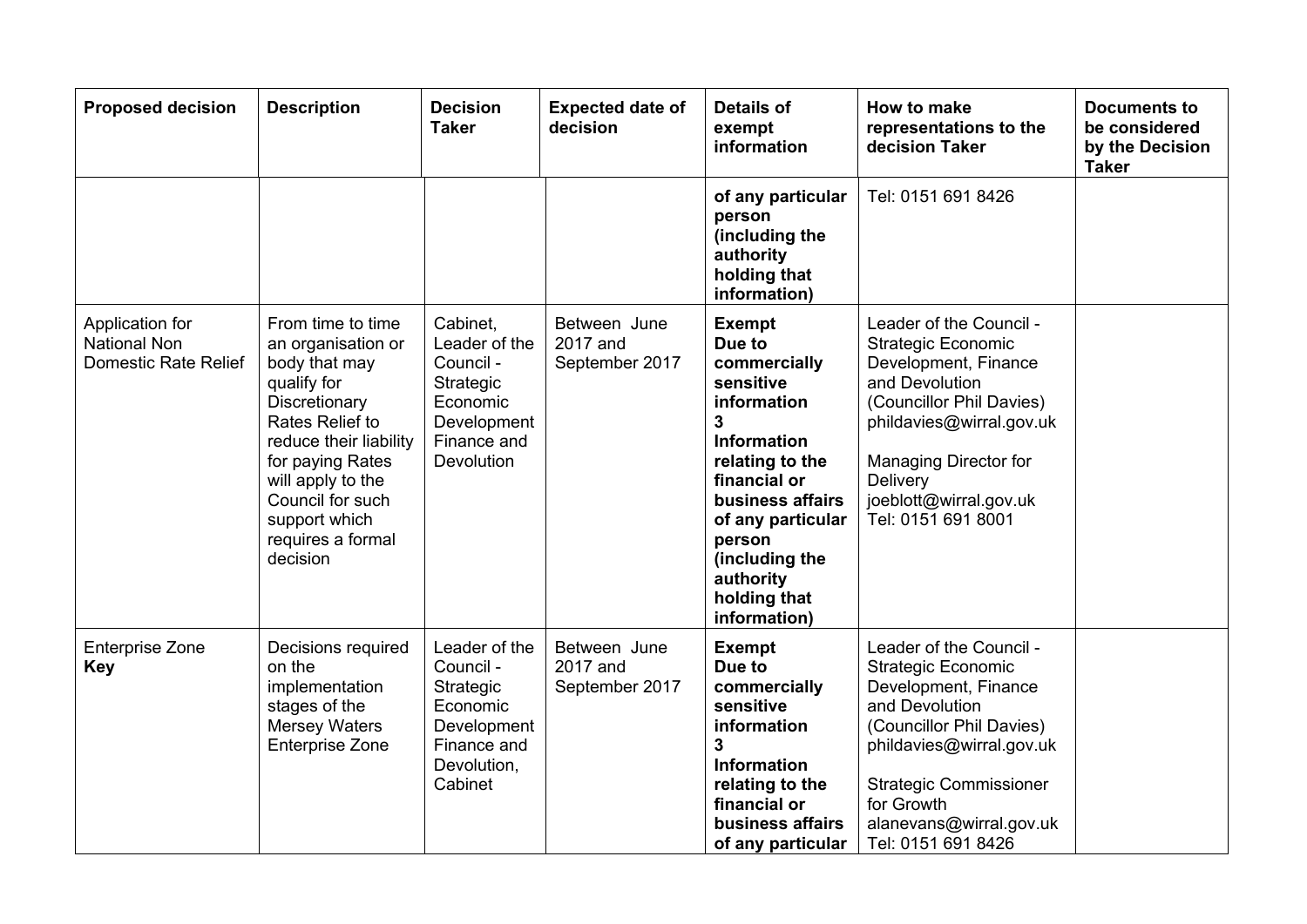| <b>Proposed decision</b>                                                        | <b>Description</b>                                                                                                                                                                                                | <b>Decision</b><br><b>Taker</b>                                                                             | <b>Expected date of</b><br>decision        | <b>Details of</b><br>exempt<br>information                                                                                                                                                                                                                                | How to make<br>representations to the<br>decision Taker                                                                                                                                                                                                | <b>Documents to</b><br>be considered<br>by the Decision<br><b>Taker</b> |
|---------------------------------------------------------------------------------|-------------------------------------------------------------------------------------------------------------------------------------------------------------------------------------------------------------------|-------------------------------------------------------------------------------------------------------------|--------------------------------------------|---------------------------------------------------------------------------------------------------------------------------------------------------------------------------------------------------------------------------------------------------------------------------|--------------------------------------------------------------------------------------------------------------------------------------------------------------------------------------------------------------------------------------------------------|-------------------------------------------------------------------------|
|                                                                                 |                                                                                                                                                                                                                   |                                                                                                             |                                            | person<br>(including the<br>authority<br>holding that<br>information)                                                                                                                                                                                                     |                                                                                                                                                                                                                                                        |                                                                         |
| <b>Wirral Waters</b><br><b>Enterprise Zone</b><br><b>Investment Fund</b><br>Key | To consider<br>investment<br>proposals for the<br><b>Enterprise Zone</b>                                                                                                                                          | Cabinet,<br>Leader of the<br>Council -<br>Strategic<br>Economic<br>Development<br>Finance and<br>Devolution | Between June<br>2017 and<br>September 2017 | <b>Exempt</b><br>Due to<br>commercially<br>sensitive<br>information<br>$\overline{\mathbf{3}}$<br><b>Information</b><br>relating to the<br>financial or<br>business affairs<br>of any particular<br>person<br>(including the<br>authority<br>holding that<br>information) | Leader of the Council -<br><b>Strategic Economic</b><br>Development, Finance<br>and Devolution<br>(Councillor Phil Davies)<br>phildavies@wirral.gov.uk<br><b>Strategic Commissioner</b><br>for Growth<br>alanevans@wirral.gov.uk<br>Tel: 0151 691 8426 |                                                                         |
| <b>Local Enterprise</b><br>Partnership Update<br><b>Key</b>                     | <b>Consult Members</b><br>on strategic<br>initiatives such as<br>the development of<br>an LCR Investment<br>Framework, Local<br>Growth Plan, EU<br><b>Investment Plan</b><br>and EU new<br>programme 2014-<br>20. | Leader of the<br>Council -<br>Strategic<br>Economic<br>Development<br>Finance and<br>Devolution,<br>Cabinet | Between June<br>2017 and<br>September 2017 |                                                                                                                                                                                                                                                                           | Leader of the Council -<br><b>Strategic Economic</b><br>Development, Finance<br>and Devolution<br>(Councillor Phil Davies)<br>phildavies@wirral.gov.uk<br><b>Strategic Commissioner</b><br>for Growth<br>alanevans@wirral.gov.uk<br>Tel: 0151 691 8426 |                                                                         |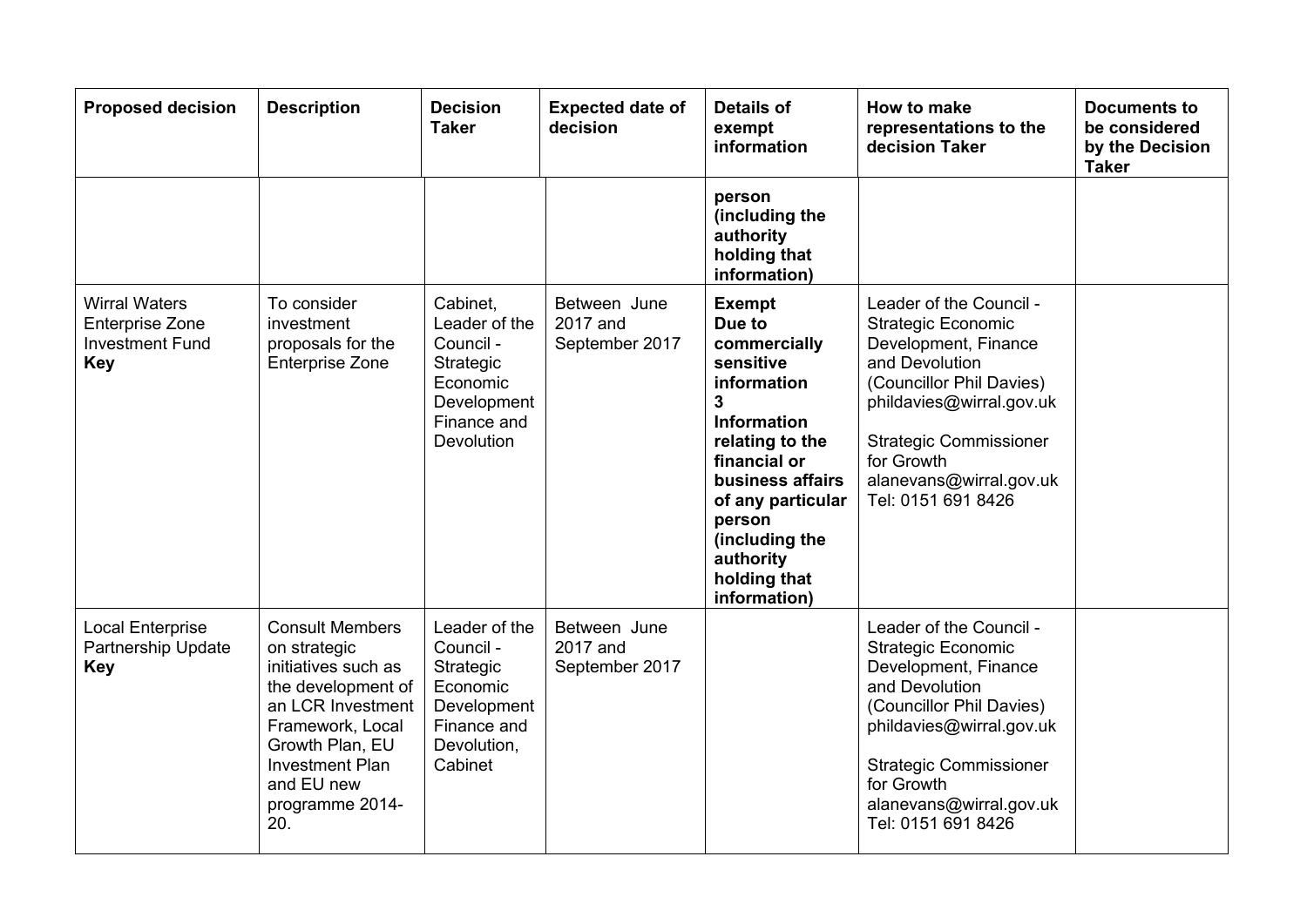| <b>Proposed decision</b>                                                                                    | <b>Description</b>                                                                                                                                                         | <b>Decision</b><br><b>Taker</b>                                                                             | <b>Expected date of</b><br>decision        | <b>Details of</b><br>exempt<br>information                                                                                                                                                                                                          | How to make<br>representations to the<br>decision Taker                                                                                                                                                                                                | <b>Documents to</b><br>be considered<br>by the Decision<br><b>Taker</b> |
|-------------------------------------------------------------------------------------------------------------|----------------------------------------------------------------------------------------------------------------------------------------------------------------------------|-------------------------------------------------------------------------------------------------------------|--------------------------------------------|-----------------------------------------------------------------------------------------------------------------------------------------------------------------------------------------------------------------------------------------------------|--------------------------------------------------------------------------------------------------------------------------------------------------------------------------------------------------------------------------------------------------------|-------------------------------------------------------------------------|
| European Structural<br>and Investment<br>Funds (ESIF)<br>Programme for<br>England (2014-2020)<br><b>Key</b> | To provide an<br>update on the ESIF<br>Programme for<br>England. To<br>include relevant<br>approval to accept<br><b>ESIF funds and</b><br>commission<br>relevant activity. | Leader of the<br>Council -<br>Strategic<br>Economic<br>Development<br>Finance and<br>Devolution,<br>Cabinet | Between June<br>2017 and<br>September 2017 | <b>Exempt</b><br>Due to<br>commercially<br>sensitive<br>information<br>3<br><b>Information</b><br>relating to the<br>financial or<br>business affairs<br>of any particular<br>person<br>(including the<br>authority<br>holding that<br>information) | Leader of the Council -<br><b>Strategic Economic</b><br>Development, Finance<br>and Devolution<br>(Councillor Phil Davies)<br>phildavies@wirral.gov.uk<br><b>Strategic Commissioner</b><br>for Growth<br>alanevans@wirral.gov.uk<br>Tel: 0151 691 8426 |                                                                         |
| Strategic<br>Regeneration<br>Framework<br><b>Key</b>                                                        | To agree the<br>strategic<br>regeneration<br>framework which<br>outlines the spatial<br>and thematic<br>context for<br>achieving the<br>Wirral Growth plan<br>outcomes     | Cabinet,<br>Leader of the<br>Council -<br>Strategic<br>Economic<br>Development<br>Finance and<br>Devolution | Between June<br>2017 and<br>September 2017 |                                                                                                                                                                                                                                                     | Leader of the Council -<br><b>Strategic Economic</b><br>Development, Finance<br>and Devolution<br>(Councillor Phil Davies)<br>phildavies@wirral.gov.uk<br><b>Strategic Commissioner</b><br>for Growth<br>alanevans@wirral.gov.uk<br>Tel: 0151 691 8426 |                                                                         |
| Delivering Growth in<br>Wirral<br><b>Key</b>                                                                | To consider the<br>business case for<br>the setting up of a<br><b>Wirral Property</b><br>Company                                                                           | Cabinet                                                                                                     | Between June<br>2017 and<br>September 2017 | <b>Exempt</b><br>Due to<br>commercially<br>sensitive<br>information<br>3                                                                                                                                                                            | Leader of the Council -<br><b>Strategic Economic</b><br>Development, Finance<br>and Devolution<br>(Councillor Phil Davies)<br>phildavies@wirral.gov.uk                                                                                                 |                                                                         |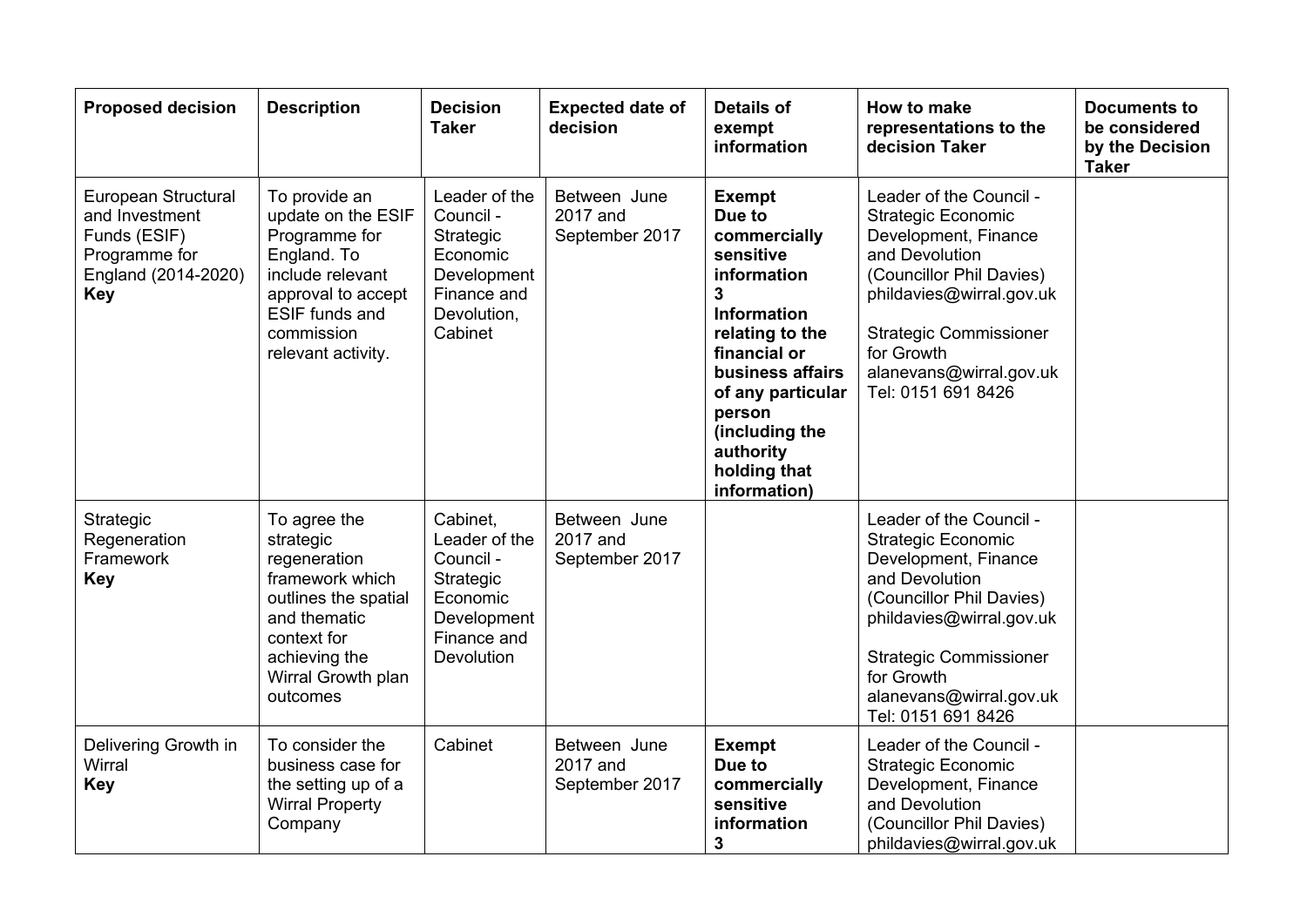| <b>Proposed decision</b>                                                          | <b>Description</b>                                                                                                                | <b>Decision</b><br><b>Taker</b> | <b>Expected date of</b><br>decision        | <b>Details of</b><br>exempt<br>information                                                                                                                                               | How to make<br>representations to the<br>decision Taker                                                                                                                                                                                                                | <b>Documents to</b><br>be considered<br>by the Decision<br><b>Taker</b> |
|-----------------------------------------------------------------------------------|-----------------------------------------------------------------------------------------------------------------------------------|---------------------------------|--------------------------------------------|------------------------------------------------------------------------------------------------------------------------------------------------------------------------------------------|------------------------------------------------------------------------------------------------------------------------------------------------------------------------------------------------------------------------------------------------------------------------|-------------------------------------------------------------------------|
|                                                                                   |                                                                                                                                   |                                 |                                            | <b>Information</b><br>relating to the<br>financial or<br>business affairs<br>of any particular<br>person<br>(including the<br>authority<br>holding that<br>information)                  | <b>Director for Business</b><br>Services (Assistant Chief<br>Executive)<br>davidarmstrong@wirral.g<br>ov.uk<br>Tel: 0151 666 4300                                                                                                                                      |                                                                         |
| Merseyside<br>Connected -<br><b>Broadband Delivery</b><br>UK (BDUK)<br><b>Key</b> | Report progress<br>and future delivery<br>timescales.                                                                             | Cabinet                         | Between June<br>2017 and<br>September 2017 |                                                                                                                                                                                          | Cabinet Member -<br>Transport and<br>Infrastructure (Councillor<br>Stuart Whittingham)<br>stuartwhittingham@wirral.<br>gov.uk<br><b>Assistant Director:</b><br><b>Environmental Services</b><br>davidball@wirral.gov.uk<br>Tel: 0151 691 8395                          |                                                                         |
| <b>Hoylake Golf Resort</b><br><b>Key</b>                                          | A priority for the<br>Borough which will<br>require approval in<br>respect of land<br>assembly and<br>associated legal<br>issues. | Cabinet                         | Between June<br>2017 and<br>September 2017 | <b>Exempt</b><br>Due to<br>commercially<br>sensitive<br>information<br>$\mathbf{3}$<br>Information<br>relating to the<br>financial or<br>business affairs<br>of any particular<br>person | Leader of the Council -<br><b>Strategic Economic</b><br>Development, Finance<br>and Devolution<br>(Councillor Phil Davies)<br>phildavies@wirral.gov.uk<br><b>Assistant Director:</b><br><b>Environmental Services</b><br>davidball@wirral.gov.uk<br>Tel: 0151 691 8395 |                                                                         |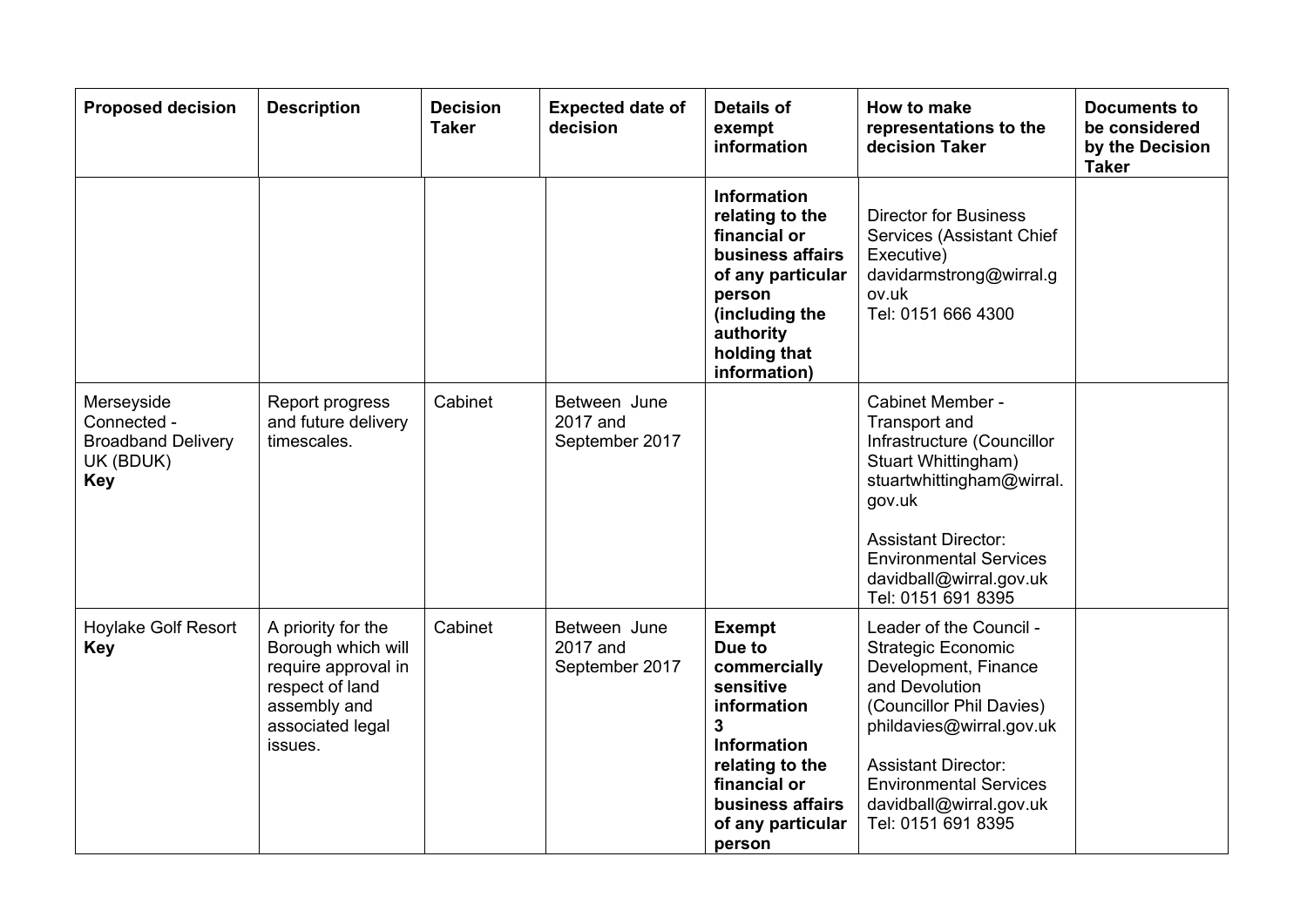| <b>Proposed decision</b>                                                                                                                         | <b>Description</b>                                                                                                                                                                                                                                                                                                               | <b>Decision</b><br><b>Taker</b>                                                                             | <b>Expected date of</b><br>decision        | <b>Details of</b><br>exempt<br>information                                                                                                                                                                                                                                                   | How to make<br>representations to the<br>decision Taker                                                                                                                                                                                                                | <b>Documents to</b><br>be considered<br>by the Decision<br><b>Taker</b> |
|--------------------------------------------------------------------------------------------------------------------------------------------------|----------------------------------------------------------------------------------------------------------------------------------------------------------------------------------------------------------------------------------------------------------------------------------------------------------------------------------|-------------------------------------------------------------------------------------------------------------|--------------------------------------------|----------------------------------------------------------------------------------------------------------------------------------------------------------------------------------------------------------------------------------------------------------------------------------------------|------------------------------------------------------------------------------------------------------------------------------------------------------------------------------------------------------------------------------------------------------------------------|-------------------------------------------------------------------------|
|                                                                                                                                                  |                                                                                                                                                                                                                                                                                                                                  |                                                                                                             |                                            | (including the<br>authority<br>holding that<br>information)                                                                                                                                                                                                                                  |                                                                                                                                                                                                                                                                        |                                                                         |
| Compulsory<br>Purchase Order for<br>Land Lying to the<br>South of Spital Road,<br>Spital: extension of<br>park and ride facilities<br><b>Key</b> | Request to<br>endorse the use of<br>Compulsory<br>Purchase Order<br>powers for the<br>acquisition of the<br>land, for extending<br>the park and ride<br>facilities at Spital<br>Railway Station,<br>under the Town<br>and Country<br>Planning Act 1990,<br>should negotiations<br>to acquire by<br>agreement be<br>unsuccessful. | Cabinet                                                                                                     | Between June<br>2017 and<br>September 2017 | <b>Part Exempt</b><br>May contain<br>exempt<br>appendices due<br>to commercially<br>sensitive<br>information<br>3<br><b>Information</b><br>relating to the<br>financial or<br>business affairs<br>of any particular<br>person<br>(including the<br>authority<br>holding that<br>information) | Leader of the Council -<br><b>Strategic Economic</b><br>Development, Finance<br>and Devolution<br>(Councillor Phil Davies)<br>phildavies@wirral.gov.uk<br><b>Assistant Director:</b><br><b>Environmental Services</b><br>davidball@wirral.gov.uk<br>Tel: 0151 691 8395 |                                                                         |
| <b>Birkenhead Town</b><br>Centre Masterplan<br><b>Key</b>                                                                                        | Approval of the<br>Masterplan for<br><b>Birkenhead Town</b><br>Centre and<br>confirmation of<br>next steps                                                                                                                                                                                                                       | Cabinet.<br>Leader of the<br>Council -<br>Strategic<br>Economic<br>Development<br>Finance and<br>Devolution | Between June<br>2017 and<br>September 2017 | <b>Exempt</b><br>Due to<br>commercially<br>sensitive<br>information<br>3<br><b>Information</b><br>relating to the<br>financial or<br>business affairs<br>of any particular                                                                                                                   | Leader of the Council -<br><b>Strategic Economic</b><br>Development, Finance<br>and Devolution<br>(Councillor Phil Davies)<br>phildavies@wirral.gov.uk<br><b>Assistant Director:</b><br><b>Environmental Services</b><br>davidball@wirral.gov.uk<br>Tel: 0151 691 8395 |                                                                         |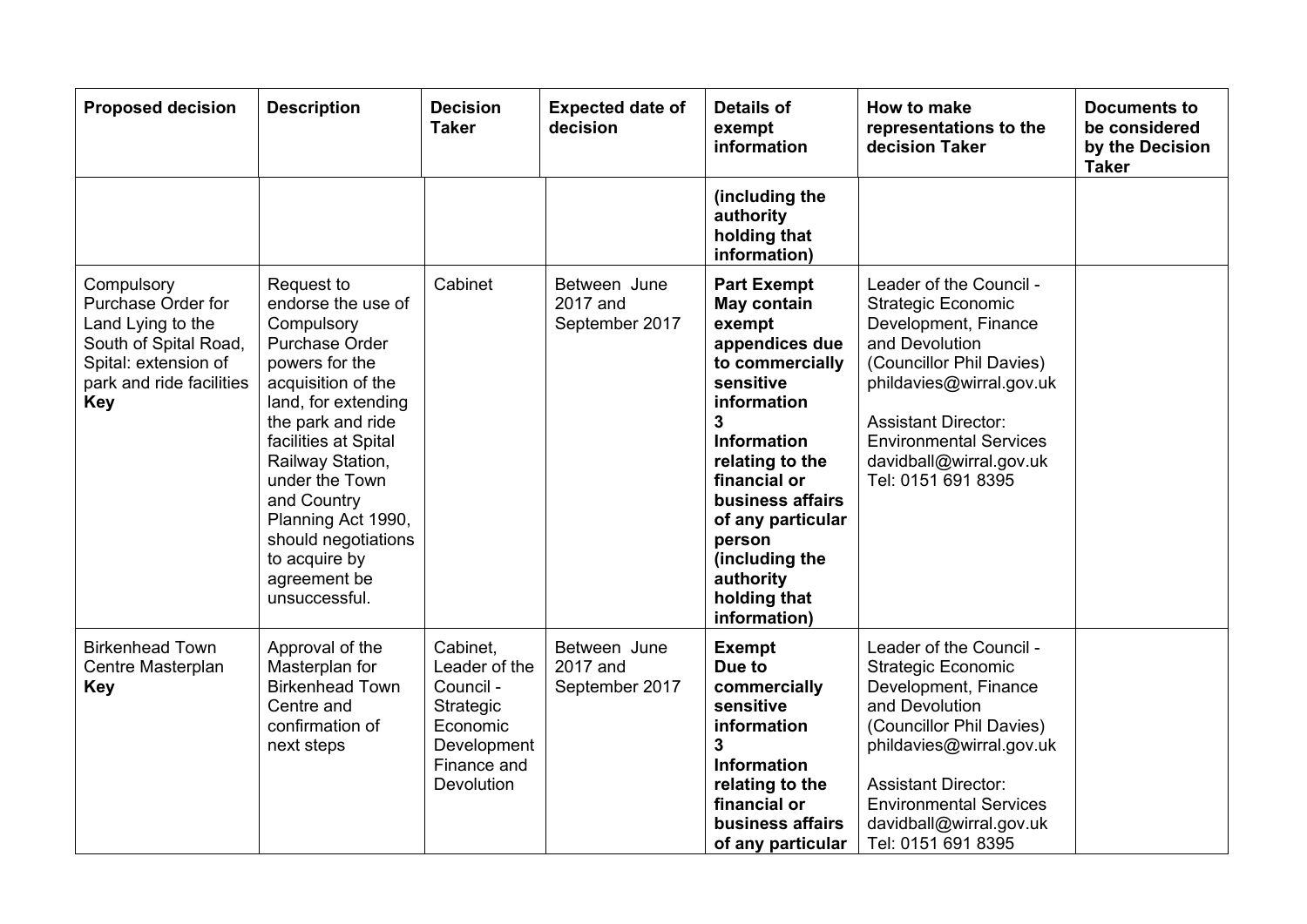| <b>Proposed decision</b>                                                                                      | <b>Description</b>                                                                                                                                                                                                                      | <b>Decision</b><br><b>Taker</b>                                                                                   | <b>Expected date of</b><br>decision        | <b>Details of</b><br>exempt<br>information                            | How to make<br>representations to the<br>decision Taker                                                                                                                                                                                                                                     | <b>Documents to</b><br>be considered<br>by the Decision<br><b>Taker</b> |
|---------------------------------------------------------------------------------------------------------------|-----------------------------------------------------------------------------------------------------------------------------------------------------------------------------------------------------------------------------------------|-------------------------------------------------------------------------------------------------------------------|--------------------------------------------|-----------------------------------------------------------------------|---------------------------------------------------------------------------------------------------------------------------------------------------------------------------------------------------------------------------------------------------------------------------------------------|-------------------------------------------------------------------------|
|                                                                                                               |                                                                                                                                                                                                                                         |                                                                                                                   |                                            | person<br>(including the<br>authority<br>holding that<br>information) |                                                                                                                                                                                                                                                                                             |                                                                         |
| <b>Strategic Housing</b><br><b>Market Assessment -</b><br><b>Further Policy</b><br>Implications<br><b>Key</b> | Approval of<br>additional policy<br>responses,<br>including affordable<br>and specialist<br>housing; optional<br>housing standards<br>and viability, to<br>inform the contents<br>of the emerging<br><b>Core Strategy</b><br>Local Plan | Cabinet                                                                                                           | Between June<br>2017 and<br>September 2017 |                                                                       | Leader of the Council -<br><b>Strategic Economic</b><br>Development, Finance<br>and Devolution<br>(Councillor Phil Davies)<br>phildavies@wirral.gov.uk<br><b>Assistant Director:</b><br><b>Environmental Services</b><br>davidball@wirral.gov.uk<br>Tel: 0151 691 8395                      |                                                                         |
| <b>Capital Assets</b><br><b>Key</b>                                                                           | Asset and site<br>proposals.                                                                                                                                                                                                            | Cabinet,<br>Cabinet<br>Member -<br>Housing and<br>Community<br>Safety (and<br>Deputy<br>Leader of the<br>Council) | <b>June 2017</b>                           |                                                                       | Leader of the Council -<br><b>Strategic Economic</b><br>Development, Finance<br>and Devolution<br>(Councillor Phil Davies)<br>phildavies@wirral.gov.uk<br><b>Director for Business</b><br>Services (Assistant Chief<br>Executive)<br>davidarmstrong@wirral.g<br>ov.uk<br>Tel: 0151 666 4300 |                                                                         |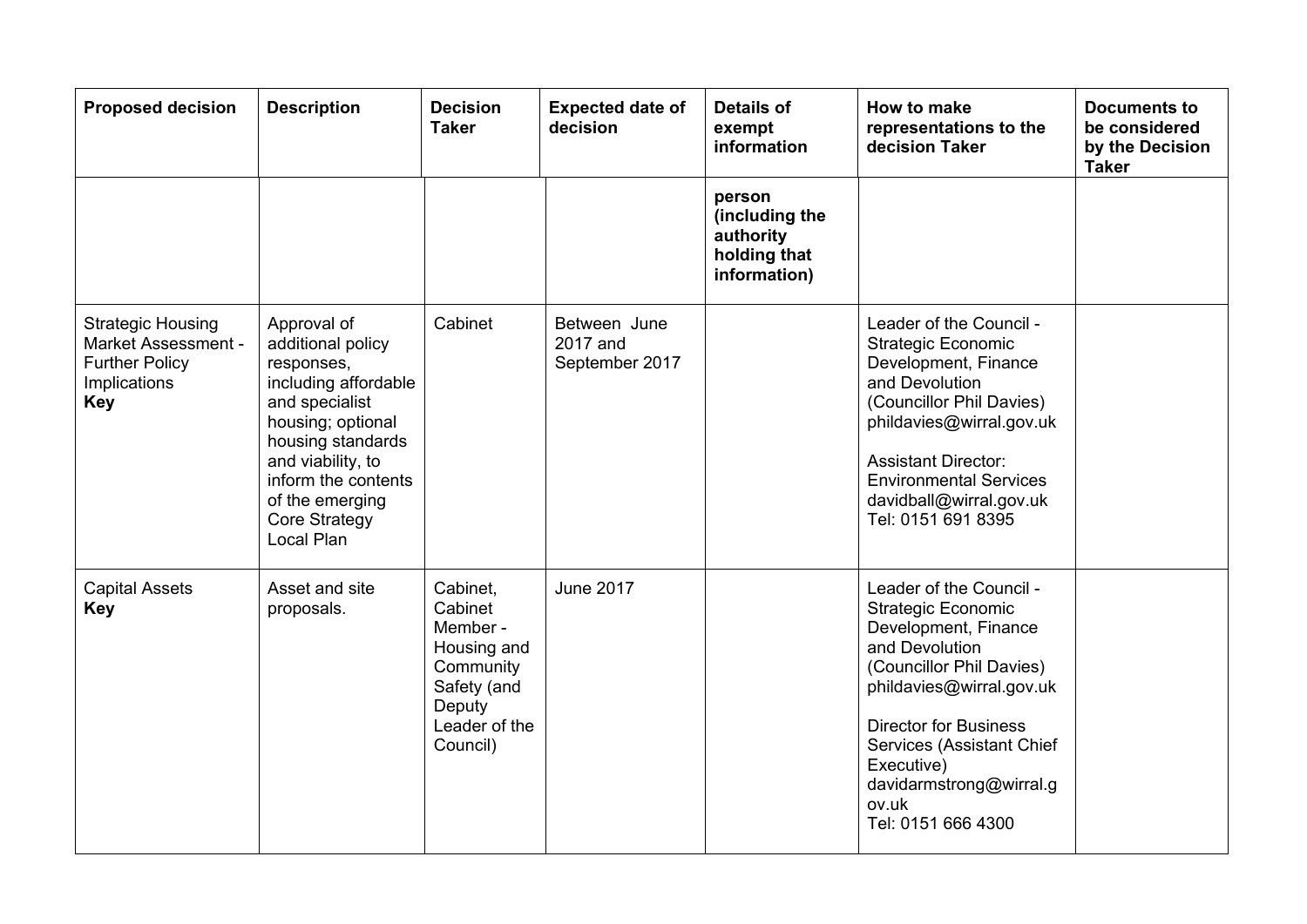| <b>Proposed decision</b>                                                                                                 | <b>Description</b>                                                                                                                                                                                                                                                                                                                                                                                                                                                                            | <b>Decision</b><br><b>Taker</b>                    | <b>Expected date of</b><br>decision | <b>Details of</b><br>exempt<br>information                                                                                                                                                                                                                                            | How to make<br>representations to the<br>decision Taker                                                                                                                                                           | <b>Documents to</b><br>be considered<br>by the Decision<br><b>Taker</b>                                   |
|--------------------------------------------------------------------------------------------------------------------------|-----------------------------------------------------------------------------------------------------------------------------------------------------------------------------------------------------------------------------------------------------------------------------------------------------------------------------------------------------------------------------------------------------------------------------------------------------------------------------------------------|----------------------------------------------------|-------------------------------------|---------------------------------------------------------------------------------------------------------------------------------------------------------------------------------------------------------------------------------------------------------------------------------------|-------------------------------------------------------------------------------------------------------------------------------------------------------------------------------------------------------------------|-----------------------------------------------------------------------------------------------------------|
| Re-commission of the<br>Early<br>Intervention/Preventi<br>on and Carers<br>Wellbeing<br>Commission<br><b>Key</b>         | This report will<br>provide the<br>outcome of the<br>recommissioning of<br>the Early<br>Intervention/Preven<br>tion and Carers<br>Wellbeing<br>commissions.<br>These two<br>separate<br>commissions were<br>merged into one<br>tender process that<br>commenced at the<br>end of September<br>2016. The new<br>commissions will<br>commence in April<br>2017 for a 3 year<br>period with the<br>option to extend. A<br>decision is required<br>as to the outcome<br>of the tender<br>process. | Cabinet<br>Member -<br><b>Adult Social</b><br>Care | <b>June 2017</b>                    | <b>Part Exempt</b><br>An appendix of<br>the report<br>relates to<br>financial or<br>business affairs.<br>3<br><b>Information</b><br>relating to the<br>financial or<br>business affairs<br>of any particular<br>person<br>(including the<br>authority<br>holding that<br>information) | <b>Cabinet Member - Adult</b><br>Social Care (Councillor<br>Chris Jones)<br>christinejones@wirral.gov<br>.uk<br>Director for Health and<br>Care (DASS)<br>grahamhodkinson@wirral.<br>gov.uk<br>Tel: 0151 666 3650 | Re-commission<br>of the Early<br>Intervention/Prev<br>ention and<br><b>Carers Wellbeing</b><br>Commission |
| Wirral Plan: A 2020<br>Vision - Cross-<br><b>Cutting Strategies:</b><br><b>Wirral Together</b><br>Strategy<br><b>Key</b> | This report<br>provides Cabinet<br>with the Wirral<br>Together strategy;<br>a key strategic<br>document which<br>articulates                                                                                                                                                                                                                                                                                                                                                                  | Cabinet                                            | <b>June 2017</b>                    | Open                                                                                                                                                                                                                                                                                  | Cabinet Member -<br><b>Community Engagement</b><br>and Communications<br>(Councillor Matthew<br>Patrick)<br>matthewpatrick@wirral.go<br>v.uk                                                                      | Wirral Plan: A<br>2020 Vision -<br><b>Cross-Cutting</b><br>Strategies: Wirral<br>Together<br>Strategy     |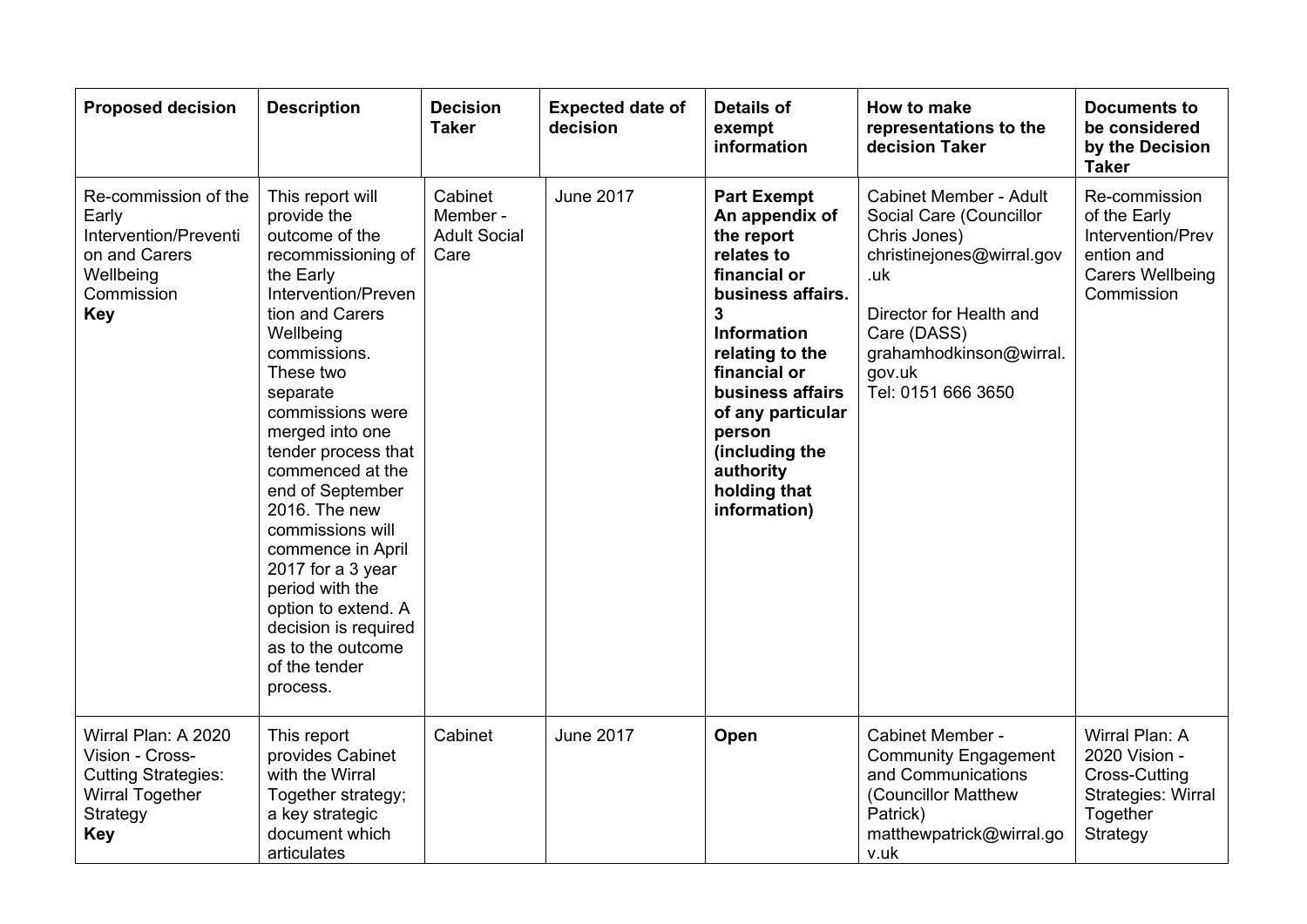| <b>Proposed decision</b>                                                                             | <b>Description</b>                                                                                                                                                                                                                                     | <b>Decision</b><br><b>Taker</b> | <b>Expected date of</b><br>decision   | <b>Details of</b><br>exempt<br>information | How to make<br>representations to the<br>decision Taker                                                                                                                                                                                                | <b>Documents to</b><br>be considered<br>by the Decision<br><b>Taker</b> |
|------------------------------------------------------------------------------------------------------|--------------------------------------------------------------------------------------------------------------------------------------------------------------------------------------------------------------------------------------------------------|---------------------------------|---------------------------------------|--------------------------------------------|--------------------------------------------------------------------------------------------------------------------------------------------------------------------------------------------------------------------------------------------------------|-------------------------------------------------------------------------|
|                                                                                                      | ambitions related<br>to volunteering and<br>community<br>involvement which<br>will assist the<br>delivery of all areas<br>of the Wirral Plan.                                                                                                          |                                 |                                       |                                            | Director for Health &<br>Wellbeing<br>fionajohnstone@wirral.go<br>v.uk<br>Tel: 0151 691 8210                                                                                                                                                           |                                                                         |
| Wirral Plan: A 2020<br>Vision - Underpinning<br>Strategies: Tourism<br>Strategy<br><b>Key</b>        | Greater<br>collaboration<br>among partners,<br>integrating service<br>delivery against<br>outcomes and<br>empowering local<br>people to shape<br>the future of their<br>own areas are<br>integral to the<br>successful delivery<br>of the Wirral Plan. | Cabinet                         | Between June<br>2017 and July<br>2017 |                                            | Leader of the Council -<br><b>Strategic Economic</b><br>Development, Finance<br>and Devolution<br>(Councillor Phil Davies)<br>phildavies@wirral.gov.uk<br><b>Strategic Commissioner</b><br>for Growth<br>alanevans@wirral.gov.uk<br>Tel: 0151 691 8426 |                                                                         |
| Wirral Plan: A 2020<br>Vision - Underpinning<br><b>Strategies: Schools</b><br>Strategy<br><b>Key</b> | Greater<br>collaboration<br>among partners,<br>integrating service<br>delivery against<br>outcomes and<br>empowering local<br>people to shape<br>the future of their<br>own areas are<br>integral to the<br>successful delivery<br>of the Wirral Plan. | Cabinet                         | Between June<br>2017 and July<br>2017 |                                            | Cabinet Member -<br><b>Children and Family</b><br>Services (Councillor Tony<br>Smith)<br>tonysmith@wirral.gov.uk<br><b>Director for Children's</b><br><b>Services</b><br>juliahassall@wirral.gov.uk<br>Tel: 0151 666 4288                              |                                                                         |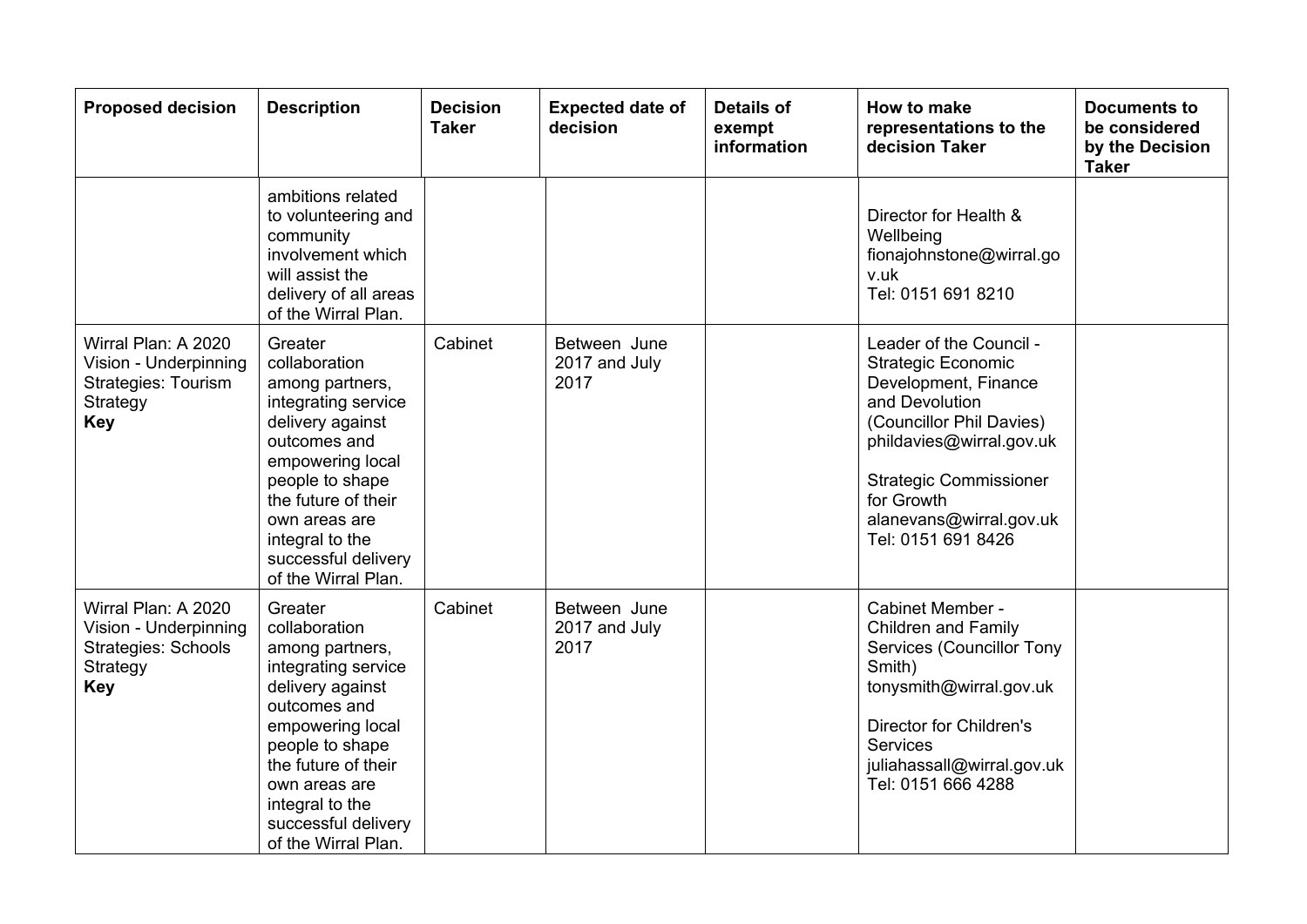| <b>Proposed decision</b>                                                                                                         | <b>Description</b>                                                                                                                                                                                                                                                                                            | <b>Decision</b><br><b>Taker</b>                                                                  | <b>Expected date of</b><br>decision        | <b>Details of</b><br>exempt<br>information | How to make<br>representations to the<br>decision Taker                                                                                                                                                                                                                | <b>Documents to</b><br>be considered<br>by the Decision<br><b>Taker</b> |
|----------------------------------------------------------------------------------------------------------------------------------|---------------------------------------------------------------------------------------------------------------------------------------------------------------------------------------------------------------------------------------------------------------------------------------------------------------|--------------------------------------------------------------------------------------------------|--------------------------------------------|--------------------------------------------|------------------------------------------------------------------------------------------------------------------------------------------------------------------------------------------------------------------------------------------------------------------------|-------------------------------------------------------------------------|
| <b>Wirral Residents Live</b><br><b>Healthier Lives:</b><br><b>Tobacco Control and</b><br><b>Alcohol Strategies</b><br><b>Key</b> | The Wirral Alcohol<br>and Tobacco<br><b>Control Strategies</b><br>have been<br>developed as<br>outlined in the<br><b>Wirral Plan Healthy</b><br>Lives Pledge to<br>improve outcomes<br>for Wirral residents.<br>The report provides<br>Cabinet with copies<br>of the strategies<br>developed for<br>approval. | Cabinet                                                                                          | Between June<br>2017 and July<br>2017      |                                            | <b>Cabinet Member - Public</b><br>Health (Councillor Janette<br>Williamson)<br>janettewilliamson@wirral.<br>gov.uk<br>Director for Health &<br>Wellbeing<br>fionajohnstone@wirral.go<br>v.uk<br>Tel: 0151 691 8210                                                     |                                                                         |
| <b>Playing Pitch</b><br>Strategy<br><b>Key</b>                                                                                   | To approve the<br>strategy                                                                                                                                                                                                                                                                                    | Leader of the<br>Council -<br>Strategic<br>Economic<br>Development<br>Finance and<br>Devolution  | Between June<br>2017 and<br>September 2017 |                                            | Leader of the Council -<br><b>Strategic Economic</b><br>Development, Finance<br>and Devolution<br>(Councillor Phil Davies)<br>phildavies@wirral.gov.uk<br><b>Assistant Director:</b><br><b>Environmental Services</b><br>davidball@wirral.gov.uk<br>Tel: 0151 691 8395 |                                                                         |
| <b>Car Parking Charges</b><br><b>Tariff - Traffic</b><br><b>Regulation Orders</b><br>(Modification Order)<br><b>Key</b>          | To approve<br>modified car<br>parking charges                                                                                                                                                                                                                                                                 | Leader of the<br>Council -<br>Strategic<br>Economic<br>Development<br>Finance and<br>Devolution, | <b>June 2017</b>                           |                                            | Cabinet Member -<br>Transport and<br>Infrastructure (Councillor<br>Stuart Whittingham)<br>stuartwhittingham@wirral.<br>gov.uk                                                                                                                                          |                                                                         |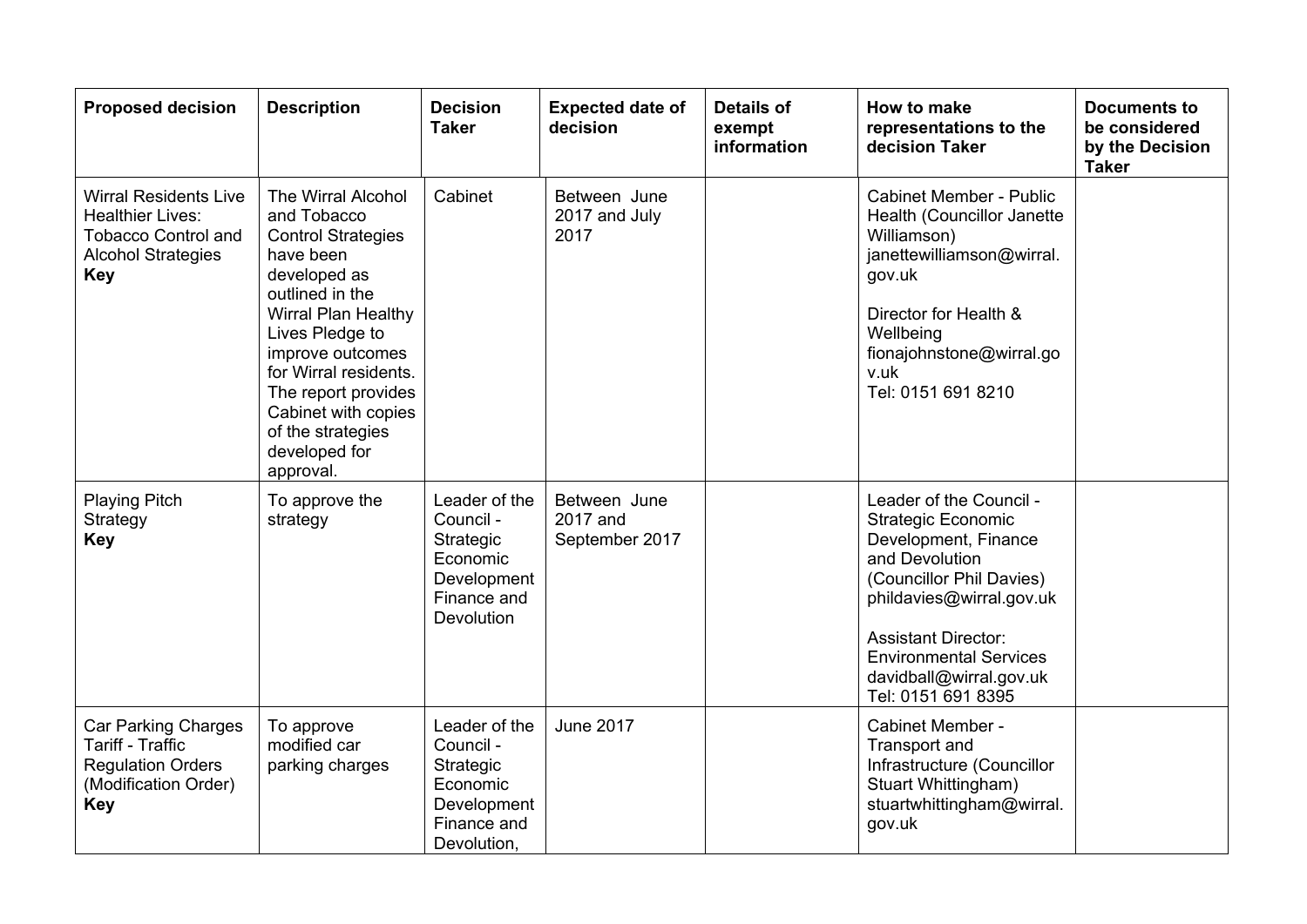| <b>Proposed decision</b>                                                                                                                 | <b>Description</b>                                                                                                                                                                                                                                                       | <b>Decision</b><br><b>Taker</b> | <b>Expected date of</b><br>decision | <b>Details of</b><br>exempt<br>information | <b>How to make</b><br>representations to the<br>decision Taker                                                                                                                                                                                                           | <b>Documents to</b><br>be considered<br>by the Decision<br><b>Taker</b>                                         |
|------------------------------------------------------------------------------------------------------------------------------------------|--------------------------------------------------------------------------------------------------------------------------------------------------------------------------------------------------------------------------------------------------------------------------|---------------------------------|-------------------------------------|--------------------------------------------|--------------------------------------------------------------------------------------------------------------------------------------------------------------------------------------------------------------------------------------------------------------------------|-----------------------------------------------------------------------------------------------------------------|
|                                                                                                                                          |                                                                                                                                                                                                                                                                          | Cabinet                         |                                     |                                            | <b>Strategic Commissioner</b><br>for Environment<br>marksmith@wirral.gov.uk<br>Tel: 0151 606 2103                                                                                                                                                                        |                                                                                                                 |
| <b>Corporate Risk</b><br><b>Management Policy</b><br><b>Key</b>                                                                          | Annual Review and<br>updating of the<br>policy                                                                                                                                                                                                                           | Cabinet                         | <b>June 2017</b>                    |                                            | Leader of the Council -<br><b>Strategic Economic</b><br>Development, Finance<br>and Devolution<br>(Councillor Phil Davies)<br>phildavies@wirral.gov.uk<br><b>Assistant Director:</b><br><b>Financial Services (S151)</b><br>tomsault@wirral.gov.uk<br>Tel: 0151 666 3407 |                                                                                                                 |
| <b>Core Strategy Local</b><br>Plan - Report of<br><b>Further Consultation</b><br>on Housing Need and<br><b>Land Supply</b><br><b>Key</b> | The report sets out<br>the results of public<br>consultation<br>undertaken in<br>August 2016,<br>following Cabinet<br>on 28 July 2016<br>(Minute 31), with<br>recommendations<br>for further work to<br>be undertaken to<br>assess the future<br>housing land<br>supply. | Cabinet                         | <b>June 2017</b>                    | Open                                       | Leader of the Council -<br><b>Strategic Economic</b><br>Development, Finance<br>and Devolution<br>(Councillor Phil Davies)<br>phildavies@wirral.gov.uk<br><b>Assistant Director:</b><br><b>Environmental Services</b><br>davidball@wirral.gov.uk<br>Tel: 0151 691 8395   | Core Strategy<br>Local Plan -<br>Report of Further<br>Consultation on<br><b>Housing Need</b><br>and Land Supply |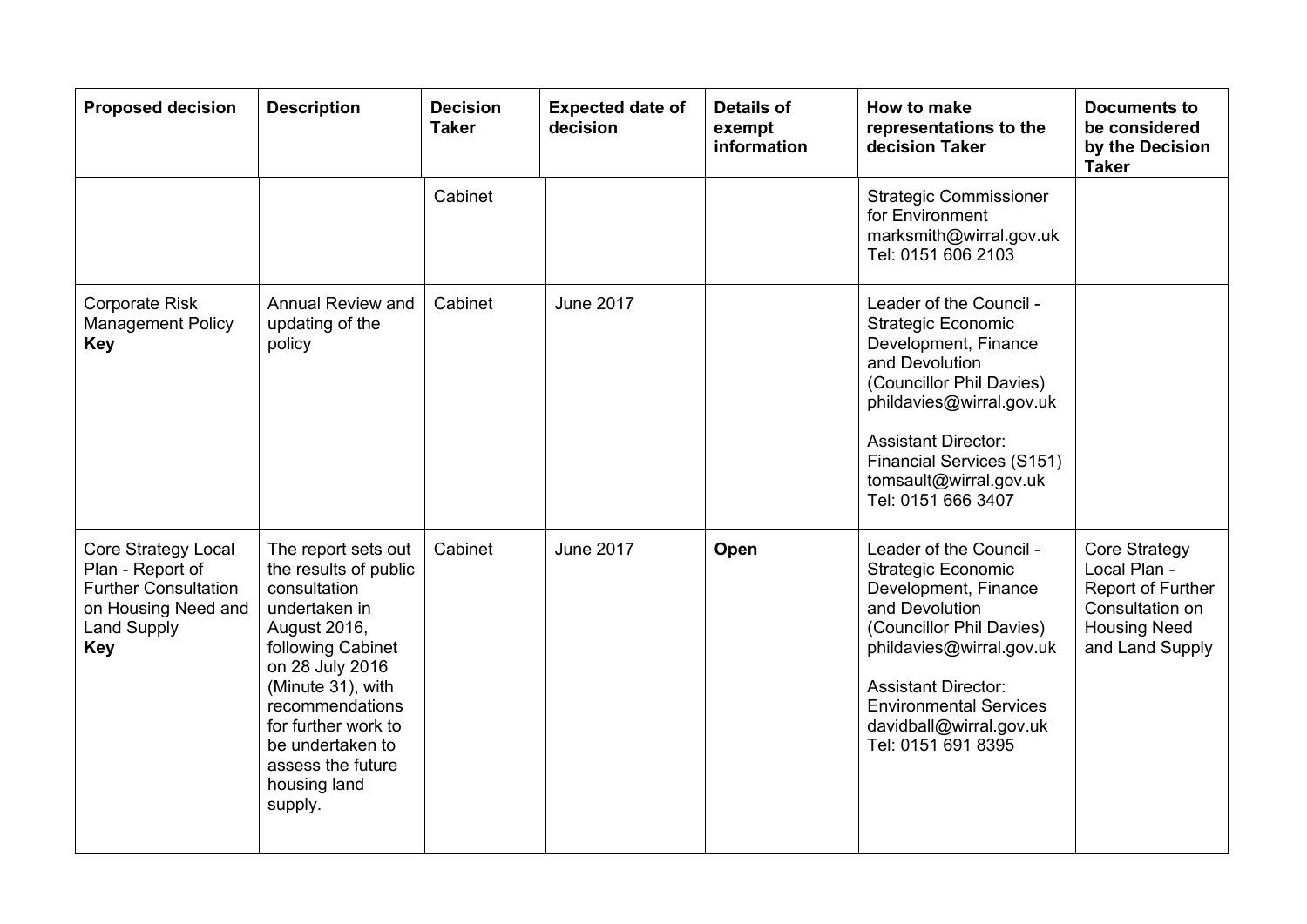| <b>Proposed decision</b>                                                        | <b>Description</b>                                                                                                                                | <b>Decision</b><br><b>Taker</b>                                                                             | <b>Expected date of</b><br>decision   | <b>Details of</b><br>exempt<br>information | How to make<br>representations to the<br>decision Taker                                                                                                                                                                                                                  | <b>Documents to</b><br>be considered<br>by the Decision<br><b>Taker</b> |
|---------------------------------------------------------------------------------|---------------------------------------------------------------------------------------------------------------------------------------------------|-------------------------------------------------------------------------------------------------------------|---------------------------------------|--------------------------------------------|--------------------------------------------------------------------------------------------------------------------------------------------------------------------------------------------------------------------------------------------------------------------------|-------------------------------------------------------------------------|
| <b>Local Wildlife Sites</b><br><b>Key</b>                                       | Approval of revised<br>site selection<br>criteria, terms of<br>reference and<br>procedure for site<br>selection                                   | Leader of the<br>Council -<br>Strategic<br>Economic<br>Development<br>Finance and<br>Devolution,<br>Council | Between June<br>2017 and July<br>2017 |                                            | Leader of the Council -<br><b>Strategic Economic</b><br>Development, Finance<br>and Devolution<br>(Councillor Phil Davies)<br>phildavies@wirral.gov.uk<br><b>Assistant Director:</b><br><b>Environmental Services</b><br>davidball@wirral.gov.uk<br>Tel: 0151 691 8395   |                                                                         |
| <b>Financial Monitoring</b><br>Out-turn Reports for<br>2016/17<br><b>Key</b>    | Year-end reports<br>on the revenue and<br>capital spending<br>against the Budget<br>and a report on<br>income collection<br>(includes write-offs) | Cabinet                                                                                                     | Between June<br>2017 and July<br>2017 |                                            | Leader of the Council -<br><b>Strategic Economic</b><br>Development, Finance<br>and Devolution<br>(Councillor Phil Davies)<br>phildavies@wirral.gov.uk<br><b>Assistant Director:</b><br>Financial Services (S151)<br>tomsault@wirral.gov.uk<br>Tel: 0151 666 3407        |                                                                         |
| Treasury<br>Management<br>Monitoring 2016/17<br>(Year End Report)<br><b>Key</b> | Year-end report on<br>treasury and cash<br>management<br>activities and the<br>Prudential<br>Indicators                                           | Cabinet                                                                                                     | Between June<br>2017 and July<br>2017 |                                            | Leader of the Council -<br><b>Strategic Economic</b><br>Development, Finance<br>and Devolution<br>(Councillor Phil Davies)<br>phildavies@wirral.gov.uk<br><b>Assistant Director:</b><br><b>Financial Services (S151)</b><br>tomsault@wirral.gov.uk<br>Tel: 0151 666 3407 |                                                                         |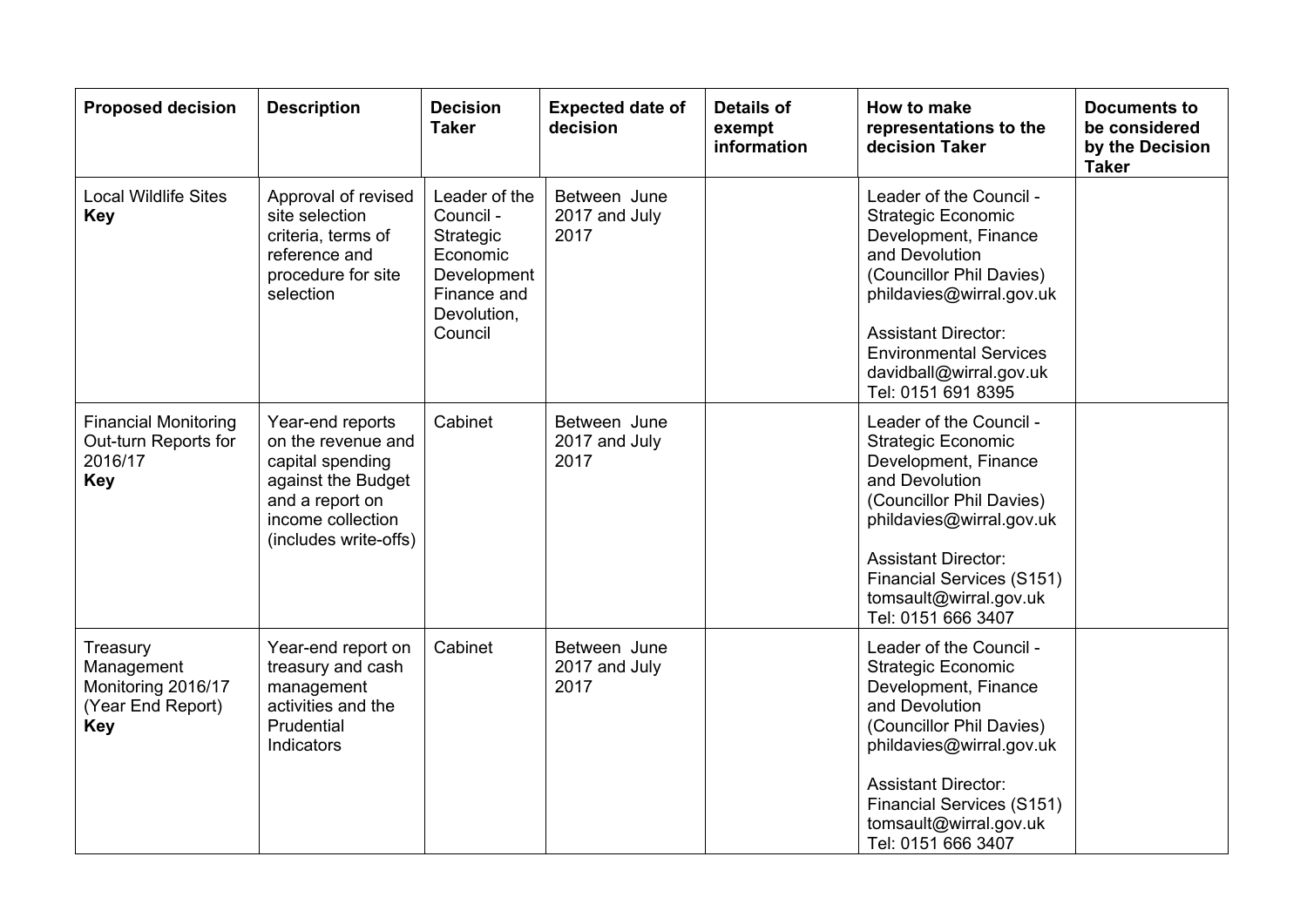| <b>Proposed decision</b>                                                                         | <b>Description</b>                                                                                     | <b>Decision</b><br><b>Taker</b> | <b>Expected date of</b><br>decision        | <b>Details of</b><br>exempt<br>information | How to make<br>representations to the<br>decision Taker                                                                                                                                                                                                                                     | <b>Documents to</b><br>be considered<br>by the Decision<br><b>Taker</b> |
|--------------------------------------------------------------------------------------------------|--------------------------------------------------------------------------------------------------------|---------------------------------|--------------------------------------------|--------------------------------------------|---------------------------------------------------------------------------------------------------------------------------------------------------------------------------------------------------------------------------------------------------------------------------------------------|-------------------------------------------------------------------------|
| <b>Medium Term</b><br><b>Financial Strategy</b><br>and Budget<br>Framework 2017/21<br><b>Key</b> | Review the Wirral<br>Plan / MTFS and<br>agree the approach<br>for the preparation<br>of future Budgets | Cabinet,<br>Council             | Between June<br>2017 and<br>September 2017 |                                            | Leader of the Council -<br>Strategic Economic<br>Development, Finance<br>and Devolution<br>(Councillor Phil Davies)<br>phildavies@wirral.gov.uk<br><b>Assistant Director:</b><br><b>Financial Services (S151)</b><br>tomsault@wirral.gov.uk<br>Tel: 0151 666 3407                           |                                                                         |
| Delivering Growth in<br>Wirral<br><b>Key</b>                                                     | Phase 1 of<br>procurement<br>exercise                                                                  | Cabinet                         | Between July<br>2017 and<br>September 2017 |                                            | Leader of the Council -<br><b>Strategic Economic</b><br>Development, Finance<br>and Devolution<br>(Councillor Phil Davies)<br>phildavies@wirral.gov.uk<br><b>Director for Business</b><br>Services (Assistant Chief<br>Executive)<br>davidarmstrong@wirral.g<br>ov.uk<br>Tel: 0151 666 4300 |                                                                         |
| <b>Financial Monitoring</b><br>2017/18 (Quarter 1)<br><b>Key</b>                                 | Update the<br>revenue and<br>capital spending<br>against the agreed<br>budget                          | Cabinet                         | Between July<br>2017 and<br>September 2017 |                                            | Leader of the Council -<br><b>Strategic Economic</b><br>Development, Finance<br>and Devolution<br>(Councillor Phil Davies)<br>phildavies@wirral.gov.uk<br><b>Assistant Director:</b><br><b>Financial Services (S151)</b>                                                                    |                                                                         |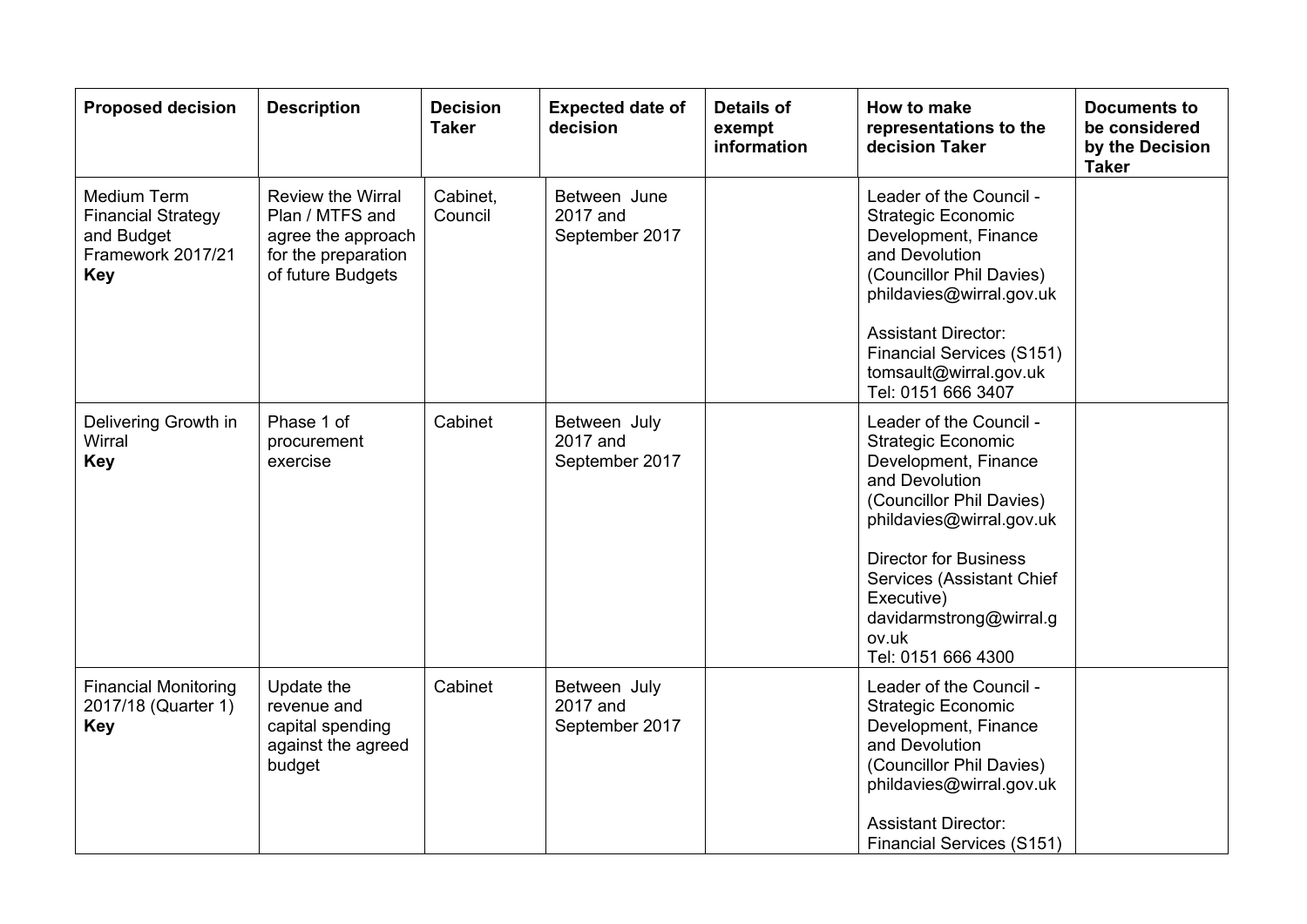| <b>Proposed decision</b>                                                                                            | <b>Description</b>                                        | <b>Decision</b><br><b>Taker</b> | <b>Expected date of</b><br>decision        | <b>Details of</b><br>exempt<br>information | How to make<br>representations to the<br>decision Taker                                                                                                                                                                                                                                                  | <b>Documents to</b><br>be considered<br>by the Decision<br><b>Taker</b> |
|---------------------------------------------------------------------------------------------------------------------|-----------------------------------------------------------|---------------------------------|--------------------------------------------|--------------------------------------------|----------------------------------------------------------------------------------------------------------------------------------------------------------------------------------------------------------------------------------------------------------------------------------------------------------|-------------------------------------------------------------------------|
|                                                                                                                     |                                                           |                                 |                                            |                                            | tomsault@wirral.gov.uk<br>Tel: 0151 666 3407                                                                                                                                                                                                                                                             |                                                                         |
| <b>Birkenhead Market -</b><br>Lease<br><b>Key</b>                                                                   | Lease Terms                                               | Cabinet                         | <b>July 2017</b>                           |                                            | <b>Cabinet Member -</b><br>Housing and Community<br>Safety (and Deputy<br>Leader of the Council)<br>(Councillor George<br>Davies)<br>georgedavies@wirral.gov.<br>uk<br><b>Director for Business</b><br>Services (Assistant Chief<br>Executive)<br>davidarmstrong@wirral.g<br>ov.uk<br>Tel: 0151 666 4300 |                                                                         |
| Land at Saughall<br>Massie - Report<br>dependent upon<br>outcome of Fire<br>Authority<br>Consultation<br><b>Key</b> | Possible request<br>for Fire Authority to<br>acquire land | Cabinet                         | Between July<br>2017 and<br>September 2017 |                                            | Cabinet Member -<br>Housing and Community<br>Safety (and Deputy<br>Leader of the Council)<br>(Councillor George<br>Davies)<br>georgedavies@wirral.gov.<br>uk<br><b>Director for Business</b><br>Services (Assistant Chief<br>Executive)<br>davidarmstrong@wirral.g<br>ov.uk<br>Tel: 0151 666 4300        |                                                                         |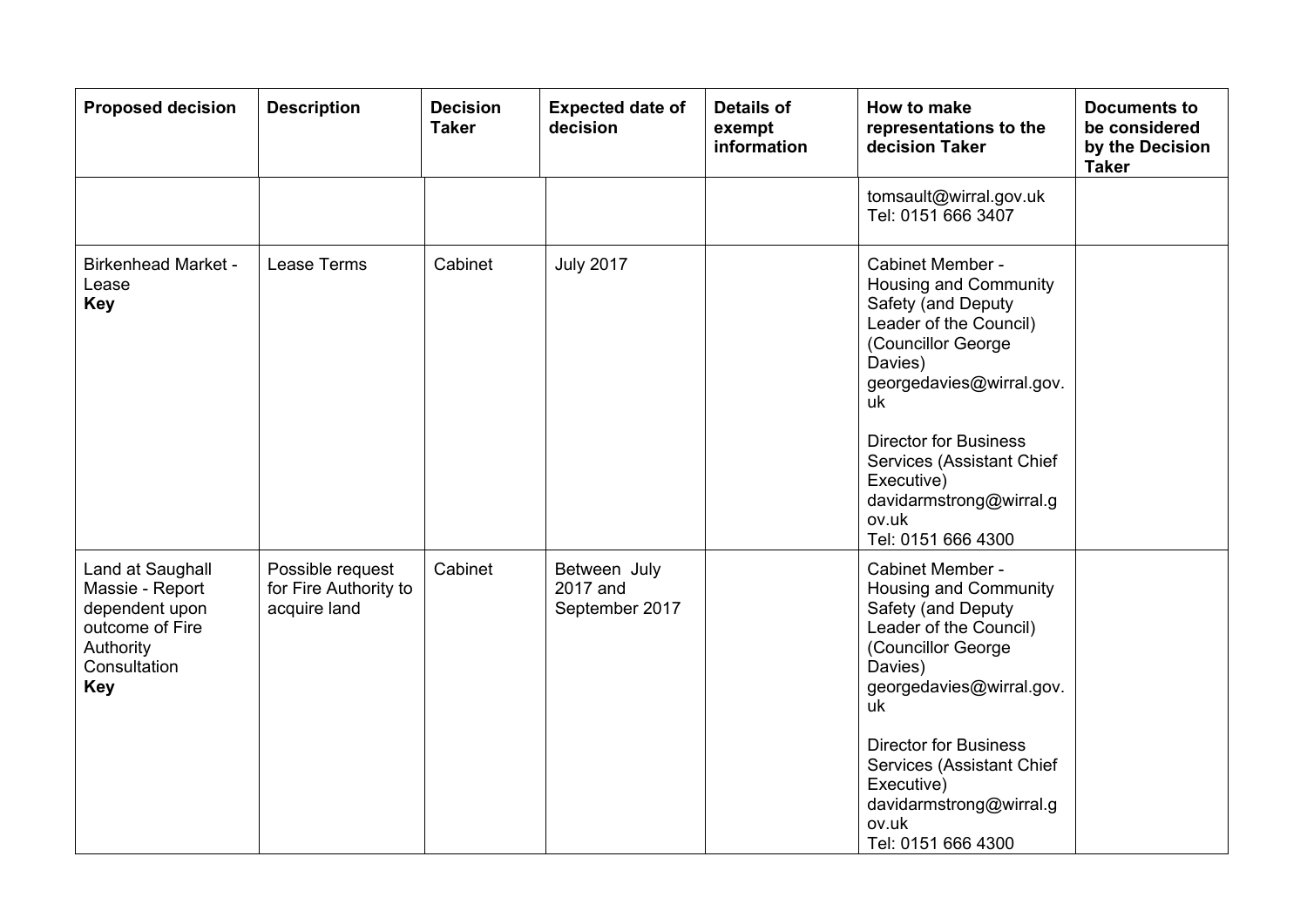| <b>Proposed decision</b>                                                      | <b>Description</b>                                                                                                                                                              | <b>Decision</b><br><b>Taker</b> | <b>Expected date of</b><br>decision | <b>Details of</b><br>exempt<br>information | <b>How to make</b><br>representations to the<br>decision Taker                                                                                                                                                                    | <b>Documents to</b><br>be considered<br>by the Decision<br><b>Taker</b> |
|-------------------------------------------------------------------------------|---------------------------------------------------------------------------------------------------------------------------------------------------------------------------------|---------------------------------|-------------------------------------|--------------------------------------------|-----------------------------------------------------------------------------------------------------------------------------------------------------------------------------------------------------------------------------------|-------------------------------------------------------------------------|
| <b>Public Health</b><br>Commissioning<br>Intentions for 2017/18<br><b>Key</b> | The paper will<br>outline and seek<br>agreement to<br>progress Public<br>Health's proposed<br>commissioning<br>intentions for<br>2017/18 against<br>the Public Health<br>Grant. | Cabinet                         | <b>July 2017</b>                    |                                            | <b>Cabinet Member - Public</b><br>Health (Councillor Janette<br>Williamson)<br>janettewilliamson@wirral.<br>gov.uk<br>Director for Health &<br>Wellbeing<br>fionajohnstone@wirral.go<br>v.uk<br>Tel: 0151 691 8210                |                                                                         |
| Leisure, Libraries,<br>Culture<br><b>Key</b>                                  | Full business case<br>for future provision<br>of services                                                                                                                       | Cabinet                         | September 2017                      |                                            | Cabinet Member -<br>Transformation, Leisure<br>and Culture (Councillor<br>Ann McLachlan)<br>annmclachlan@wirral.gov<br>.uk<br><b>Strategic Commissioner</b><br>for Environment<br>marksmith@wirral.gov.uk<br>Tel: 0151 606 2103   |                                                                         |
| Civic Hub<br><b>Key</b>                                                       | <b>Outline business</b><br>case                                                                                                                                                 | Cabinet                         | September 2017                      |                                            | Leader of the Council -<br><b>Strategic Economic</b><br>Development, Finance<br>and Devolution<br>(Councillor Phil Davies)<br>phildavies@wirral.gov.uk<br><b>Director for Business</b><br>Services (Assistant Chief<br>Executive) |                                                                         |